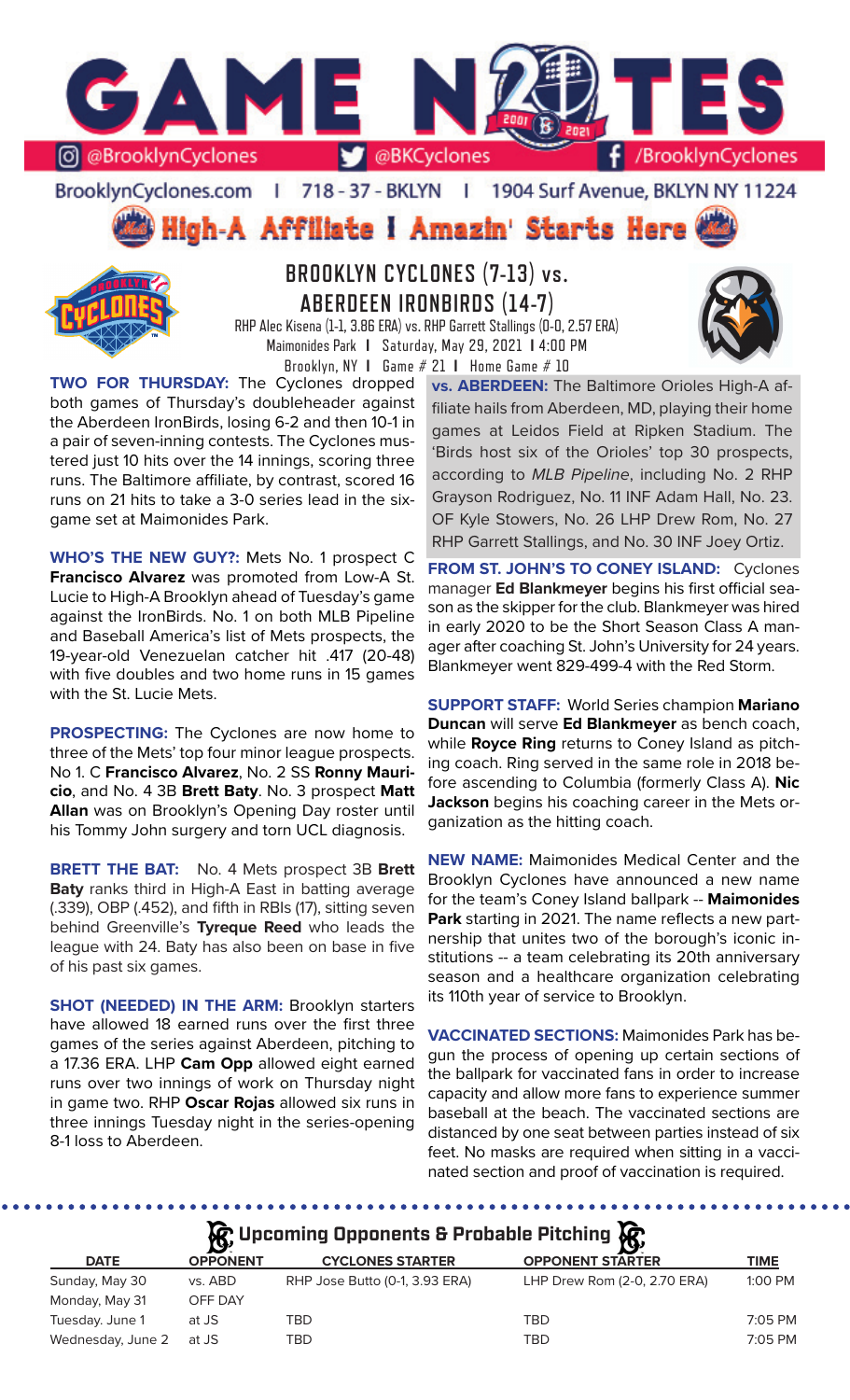| <b>MAY 29 VS ABERDEEN</b> |             | <b>STARTING PITCHER</b>                                |                                                            | <b>PAGE 2</b> |
|---------------------------|-------------|--------------------------------------------------------|------------------------------------------------------------|---------------|
|                           | #36         | ALEC KISENA                                            |                                                            | <b>RHP</b>    |
|                           | Height: 6-5 |                                                        | Weight: 275                                                |               |
|                           |             | Date of Birth: October 12, 1995                        | Age: 25                                                    |               |
|                           |             | Hometown: Seattle, Washington                          |                                                            |               |
|                           |             |                                                        | How Obtained: Signed as a minor league free agent, 2/25/19 |               |
|                           |             | Drafted: 16th round pick of the Detroit Tigers in 2015 |                                                            |               |
|                           |             | College: Edmonds Community College (Washington)        |                                                            |               |

**LAST TIME OUT:** Kisena returns to the mound for the first time in 15 days, having last pitched 4 1/3 innings on May 14 in a 5-1 loss to Greenville. Kisena allowed one home run and one other hit in the tough-luck loss.

|             | 2021 GAME-BY-GAME        |            |     |   |   |    |               |   |    |            |
|-------------|--------------------------|------------|-----|---|---|----|---------------|---|----|------------|
|             | <b>Brooklyn Cyclones</b> |            |     |   |   |    |               |   |    |            |
| <b>DATE</b> | <b>OPP</b>               | <b>DEC</b> | ΙP  | н | R | ER | BB            | к | ΗR | <b>AVG</b> |
| 5/14        | @GVL                     |            | 41  | 2 | 2 | 2  | 4             | 3 |    | 194        |
| 5/8         | @ASH                     | W          | 5.0 | 4 | 2 | 2  | $\mathcal{P}$ | 8 |    | 222        |
|             |                          |            |     |   |   |    |               |   |    |            |

**BACK IN BKLYN:** Alec Kisena makes his third High-A start, and fifth High-A appearance, as a professional on Saturday. Kisena made two relief appearances with Advanced-A St. Lucie in 2019. Kisena returns to the Cyclones where he pitched twice in 2019.

**GREET THE METS:** New York signed Kisena to a minor league deal in February 2019 after Kisena pitched for the Gateway Grizzlies in 2017 and 2018 in the Frontier League (independent)...Joined Low-A Columbia in late April.

**GATEWAY TO THE...EAST:** Combined to strike out 167 batters in 168.1 innings over 31 starts for the Grizzlies between 2017-18...Fanned 108 in 100.1 innings during his second season, putting together 9.7 strikeouts per nine.

**INJURY HISTORY:** Suffered a torn ACL during his time with the Detroit Tigers...Released by the organization during extended spring training in 2016.

**ORIGINS:** Drafted by the Tigers out of Edmonds Community College in 2015, pitching one season in the system with the GCL Tigers...Struck out 44 in 40 innings, posting a 2.25 ERA.

**SEATTLE START:** Grew up watching the Seattle Mariners with Randy Johnson and Edgar Martinez.

|                 | G         | <b>ERA</b>     | IP           | н        | R              | ER             | HR         | BB        | к              | <b>AVG</b>                               | S6          |
|-----------------|-----------|----------------|--------------|----------|----------------|----------------|------------|-----------|----------------|------------------------------------------|-------------|
| Home            |           |                |              |          |                |                |            |           |                |                                          | U           |
| Road            | 2         | 3.86           | 9.1          | 6        | $\overline{4}$ | 4              | 2          | 6         | 11             | .194                                     |             |
| May             | 2         | 3.86           | 9.1          | 6        | $\overline{4}$ | 4              | 2          | 6         | 11             | .194                                     |             |
| June            |           |                |              |          |                |                |            |           |                |                                          | <b>STA</b>  |
| July            |           |                |              |          |                |                |            |           |                |                                          | But         |
| August          |           |                |              |          |                |                |            |           |                |                                          | Kise<br>Opp |
| September       |           |                |              |          |                |                |            |           |                |                                          | Roja        |
|                 | <b>PA</b> | R              | н            | 2B       | 3B             | ΗR             | <b>RBI</b> | <b>BB</b> | SO             | <b>OPS</b>                               | Vile        |
| vs. Left        | 13        | 2              | 1            | $\Omega$ | $\Omega$       |                | 2          | 1         | 2              | .530                                     | Wal         |
| vs. Right       | 25        | $\overline{2}$ | 5            | 1        | $\Omega$       |                |            | 5         | 9              | .850                                     |             |
| <b>RISP</b>     | 3         | 1              | $\mathsf{O}$ | $\Omega$ | $\Omega$       | $\Omega$       | O          | O         | $\overline{2}$ | .000                                     |             |
| Team ahead      | 31        | 3              | 6            | 1        | 0              | $\overline{2}$ | 3          | 4         | 10             | .804                                     |             |
| Team behind     |           |                |              |          |                |                |            |           |                |                                          |             |
| Ahead in count  | -8        | 0              | 0            | 0        | 0              | $\Omega$       | $\Omega$   | $\Omega$  | 5              | .000                                     |             |
| Behind in count | -12       | 2              | 1            | 0        | 0              | 1              | 1          | $\Omega$  | 1              | 1.250                                    |             |
|                 |           |                |              |          |                |                |            |           |                | <b>BROOKLYN CYCLONES PITCHING BREA</b> I |             |

| $K\%$        | BB% | HR/9       |
|--------------|-----|------------|
| 29%          | 16% | 1.93       |
| <b>BABIP</b> | GB% | <b>FIP</b> |
| .211         | 45% | 6.05       |

| KISENA'S SEASON AND CAREER HIGHS |                              |                               |  |  |  |  |
|----------------------------------|------------------------------|-------------------------------|--|--|--|--|
| 2021 Season                      |                              | Career                        |  |  |  |  |
| 8 (5/8 at Asheville)             | <b>Strikeouts</b>            | 10 (7/11/15 vs. GCL Braves)   |  |  |  |  |
| None                             | <b>Double Digit K Games</b>  | 1 (7/11/15 vs. GCL Braves)    |  |  |  |  |
| 4 (5/8 at Asheville)             | <b>High Hits, Game</b>       | 8 (8/12/15 at GCL Braves)     |  |  |  |  |
| 1 (5/8 at Asheville)             | High HR, Game                | 1 (5x, 5/13/21 at Asheville)  |  |  |  |  |
| 2 (5/8 at Asheville)             | <b>High Runs, Game</b>       | 5 (2x, 6/13/19 vs. Lexington) |  |  |  |  |
| 2 (5/8 at Asheville)             | <b>High Walks, Game</b>      | 3 (7x, 9/1/19 at Augusta)     |  |  |  |  |
| 5 (5/8 at Asheville)             | <b>Innings Pitched, Game</b> | 6.2 (8/27/19)                 |  |  |  |  |
| None                             | <b>Complete Games</b>        | None                          |  |  |  |  |
| None                             | <b>Shutouts</b>              | None                          |  |  |  |  |

| <b>CATCHER ERA</b>                                                         |               |    |            |            |  |  |  |  |
|----------------------------------------------------------------------------|---------------|----|------------|------------|--|--|--|--|
| <b>NAME</b>                                                                | G             | ER | <b>INN</b> | <b>ERA</b> |  |  |  |  |
| Alvarez                                                                    | $\mathcal{P}$ | 18 | 16         | 10.13      |  |  |  |  |
| Mena                                                                       | 3             | 13 | 26         | 4.50       |  |  |  |  |
| Senger                                                                     | 9             | 44 | 81         | 4.89       |  |  |  |  |
| Uriarte                                                                    | 6             | 27 | 49         | 4.96       |  |  |  |  |
| <b>CYCLONES STARTING PITCHER BREAKDOWN</b>                                 |               |    |            |            |  |  |  |  |
| CC. Outline Claude Book Concert LOC (Claude D.C. Barrow)<br><b>CTADTED</b> |               |    |            |            |  |  |  |  |

|   | 14 | 3.5 | $2-2$                                                 |
|---|----|-----|-------------------------------------------------------|
|   | 17 | 85  | $1 - 1$                                               |
| Ω | 4  | 40  | $0 - 2$                                               |
|   | 21 | 5.3 | $1 - 3$                                               |
|   | 14 | 35  | $0 - 4$                                               |
|   | 27 | 68  | $3-1$                                                 |
|   |    |     | <b>GS Quality StartsRun SupportRS/Start BC Record</b> |

| Behind in count 12 2                 |          |            |         | $\Omega$ | $\left( \right)$ |       |      |         |      |               | 1250                                             |      |      |                    |      |    |    |               |                |        |
|--------------------------------------|----------|------------|---------|----------|------------------|-------|------|---------|------|---------------|--------------------------------------------------|------|------|--------------------|------|----|----|---------------|----------------|--------|
| BROOKLYN CYCLONES PITCHING BREAKDOWN |          |            |         |          |                  |       |      |         |      |               |                                                  |      |      |                    |      |    |    |               |                |        |
|                                      | W-L      | <b>ERA</b> | IP.     | HR.      |                  |       |      | ER BB K |      | <b>HR AVG</b> |                                                  | W-L  | ERA  | IP HR              |      |    |    | ER BB K       |                | HR AVG |
| <b>STARTERS</b>                      | $4 - 10$ | 6.88       | 83.2 87 |          | 69               | 64 37 |      | - 89    | - 15 | - 267         | <b>I</b> HOME                                    | 3-6  | 4.50 | 80.0 76            | -45  | 40 | 31 | - 73          | $\overline{a}$ | .254   |
| <b>RELIEVERS</b>                     | $3 - 3$  | 4.28       |         |          | 88.1 85 54       | 42    | - 39 | 103     | 5    | .249          | <b>I ROAD</b>                                    |      | 6.46 | 92.0 96            | - 78 |    |    | 66 45 119     | 16             | .260   |
| <b>TOTAL</b>                         |          |            |         |          |                  |       |      |         |      |               | 7-13 5.34 172.0 172 123 102 76 192 20 .257 TOTAL | 7-13 |      | 5.34 172.0 172 123 |      |    |    | 102 76 192 20 |                | .257   |

### **BULLPEN NOTES**

-RHP Allan Winans has a team-low 1.64 FIP, having allowed no home runs, no hit batters. Winans has struck out eight and walked one.

-RHP Allan Winans leads the club's pitching staff with a team-high 38.5% strikeout rate and team-fewest 4.8% walk rate.

-Hard-throwing RHP Bryce Montes de Oca recorded six straight scoreless outings prior to allowing two runs against Aberdeen on Tuesday.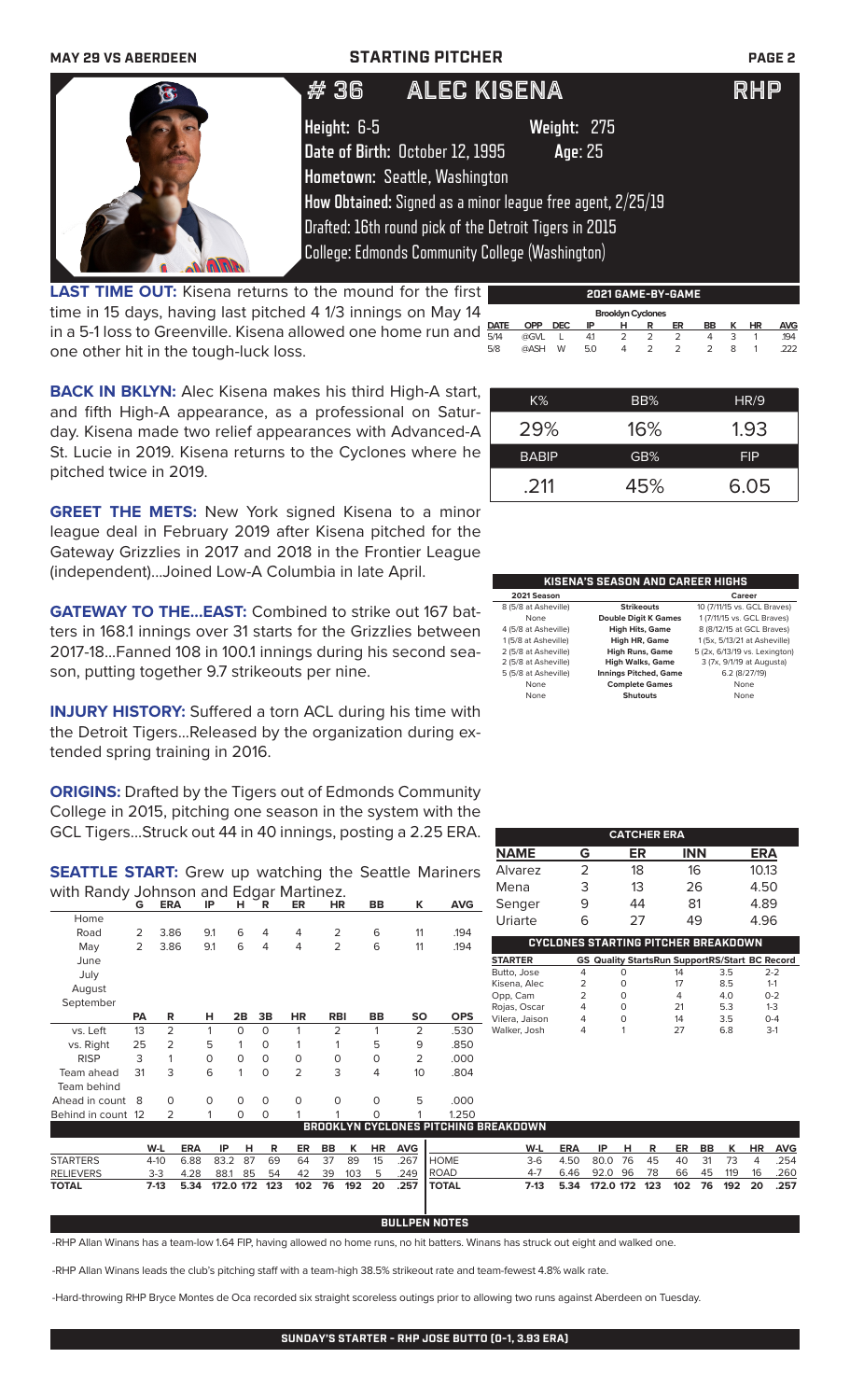| <b>MAY 29 VS ABERDEEN</b>                                                                                                                                                                                                                                                                      |                                                   | <b>BATTING PAGES</b>                                                                                                                                                                                                                                                                                                                                                                                                                                                 | <b>PAGE 3</b>                                                                                                                                   |  |
|------------------------------------------------------------------------------------------------------------------------------------------------------------------------------------------------------------------------------------------------------------------------------------------------|---------------------------------------------------|----------------------------------------------------------------------------------------------------------------------------------------------------------------------------------------------------------------------------------------------------------------------------------------------------------------------------------------------------------------------------------------------------------------------------------------------------------------------|-------------------------------------------------------------------------------------------------------------------------------------------------|--|
| <b>FRANCISCO ALVAREZ - C</b><br>l # 19                                                                                                                                                                                                                                                         |                                                   |                                                                                                                                                                                                                                                                                                                                                                                                                                                                      | .111, O HR, 1 RBI, .092 wOBA, wRC+ -38                                                                                                          |  |
| Season High, Hits: 1(5/25 vs. ABD)<br>Last Game: $0-3$<br><b>Home: 1-9</b><br>Last HR:<br><b>Season High, Runs:</b><br>$RISP: 0-1$<br><b>Multi-Hit Games:</b><br>Road:<br>Season High, RBI: 1(5/27 vs. ABDG1)<br><b>vs. ABD: 1-9</b><br><b>Multi-RBI Games:</b><br>Streak:<br>Season High, SB: |                                                   |                                                                                                                                                                                                                                                                                                                                                                                                                                                                      |                                                                                                                                                 |  |
| No. 38 prospect in the game according to MLB Pipeline<br>• Non-roster invitee to Mets Spring TrainingSigned with NYM on July 2, 2018                                                                                                                                                           |                                                   | • Enters his fourth year in the Mets organizationCalled up from Low-A St. Lucie on Monday, May 2419 years old, turning 20 on November 19<br>• Ranks as the No. 1 prospect in the Mets system according to both MLB Pipeline and Baseball AmericaRanked as No. 4 catching prospect in baseball and the<br>• Hit .417 (20-48) with five doubles, two home runs, and 12 RBIs in 15 games with St. LucieStruck out seven times and walked 15went 2-for-4 in stolen bases |                                                                                                                                                 |  |
| ZACH ASHFORD - OF<br>#9                                                                                                                                                                                                                                                                        |                                                   |                                                                                                                                                                                                                                                                                                                                                                                                                                                                      | .231, 1 HR, 3 RBI, .385 WOBA, WRC+ 142                                                                                                          |  |
| <b>Last Game: 1-2, 2B, RBI, BB</b><br>$RISP: 0-2$<br><b>Streak: 1 G (1-2)</b>                                                                                                                                                                                                                  | <b>Home: 3-13</b><br>Road:<br><b>vs. ABD: 1-8</b> | Last HR: 5/23 vs. Hudson Valley<br>Multi-Hit Games: 1 (5/23 vs. Hudson Valley)<br>Multi-RBI Games: 1(5/23 vs. Hudson Valley)                                                                                                                                                                                                                                                                                                                                         | Season High, Hits: 2 (5/23 vs. HV)<br>Season High, Runs: 1 (2x, 5/27 vs. ABDG1)<br><b>Season High, RBI: 2 (5/23 vs. HV)</b><br>Season High, SB: |  |

• Enters his third year in the Mets organization...Called up from Low-A St. Lucie on Saturday, May 22

- Hit .340 (17-50) in 14 games with the St. Lucie Mets in 2021, collecting three doubles and six walks with a stolen base
- Spent his first few games as a pro with Brooklyn in 2019, hitting .136 in 16 games before being sent to the GCL Mets (37 G, .295/2/23/.413)
- Drafted by the Mets out of Fresno State in the 6th round of the 2019 MLB Draft

| l# 22   BRETT BATY - INF                  |                    |                                                    | .339. O HR. 17 RBI. .409 WOBA. wRC+ 157           |
|-------------------------------------------|--------------------|----------------------------------------------------|---------------------------------------------------|
| <b>Last Game: <math>0-1</math>. BB. R</b> | <b>Home: 9-26</b>  | Last HR:                                           | <b>Season High, Hits: 4 (5/19 vs. HV))</b>        |
| <b>RISP:</b> 13-21 (.619)                 | <b>Road: 11-32</b> | Multi-Hit Games: 6 (5/19 vs. Hudson Valley)        | <b>Season High, Runs: 2 (5/19 vs. HV)</b>         |
| Streak:                                   | vs. ABD: 1-7       | <b>Multi-RBI Games:</b> 5 (5/19 vs. Hudson Valley) | <b>Season High, RBI:</b> $4(5/19 \text{ vs. HV})$ |
|                                           |                    |                                                    | <b>Season High, SB:</b> 1 (2x, 5/19 vs. HV)       |

• Enters his third year in the Mets organization...Rated as the No. 4 prospect in the Mets system and the No. 94 prospect in baseball according to *MLB Pipeline*

- Earned a non-roster invitation to Spring Training in 2021, collecting a double and a single in 10 games and 10 at-bats
- Joined the Alternate Training Site in Brooklyn in 2020 • Spent the majority of his first pro season with Kingsport (R) before a promotion to Brooklyn to finish the 2019 season, winning the league title with the Cyclones • Committed to the University of Texas before signing with the Mets

| 1#8<br>ANTOINE DUPLANTIS - OF |                    |                                                    | . 265, 1 HR, 5 RBI, .335 wOBA, <u>wRC+ 111</u>     |  |  |  |  |  |
|-------------------------------|--------------------|----------------------------------------------------|----------------------------------------------------|--|--|--|--|--|
| <b>Last Game: 0-4</b>         | <b>Home:</b> 5-26  | <b>Last HR:</b> 5/6 at Asheville                   | <b>Season High, Hits: 4 (5/16 at Greenville)</b>   |  |  |  |  |  |
| <b>RISP:</b> 4-14 (.286)      | <b>Road: 13-42</b> | <b>Multi-Hit Games:</b> 5 (5/22 vs. Hudson Valley) | <b>Season High, Runs: 4 (5/16 at Greenville)</b>   |  |  |  |  |  |
| Streak:                       | $vs.$ ABD: $1-8$   | <b>Multi-RBI Games: 1(5/12 at Greenville)</b>      | <b>Season High, RBI:</b> 2 (5/12 at Greenville)    |  |  |  |  |  |
|                               |                    |                                                    | <b>Season High, SB:</b> 1 (2x, 5/16 at Greenville) |  |  |  |  |  |

- Enters his third year in the Mets organization...Spent his draft year with Brooklyn and scored the game-winning run against Lowell in the 2019 NYPL Championship • Recorded eight outfield assists in 47 games to lead Brooklyn
- Finished his LSU career with 359 hits, most in school history and second-most in SEC history behind Cyclones outfielder Jake Mangum (383 hits)...Never finished
- a season at LSU hitting lower than .316 • Drafted in the 19th round by Cleveland in 2018 but did not sign...Brother, Armond, holds the world record in the pole vault with a height of 6.18 meters.

| $#$ 20 JDE GENORD - INF    |                     |                                                    | .250, 4 HR, 9 RBI, .340 w0BA, wRC+ 115                   |
|----------------------------|---------------------|----------------------------------------------------|----------------------------------------------------------|
| Last Game: 0-3             | <b>Home: 5-28</b>   | <b>Last HR:</b> 5/14 at Greenville                 | <b>Season High, Hits: 3 (2x, 5/19 vs. HV)</b>            |
| <b>RISP:</b> 1-13 $(.077)$ | <b>Road: 11-36</b>  | <b>Multi-Hit Games:</b> 3 (5/19 vs. Hudson Valley) | <b>Season High, Runs:</b> $3$ ( $2x$ , $5/19$ vs. $HV$ ) |
| Streak:                    | <b>vs. ABD: 1-9</b> | <b>Multi-RBI Games: 2 (5/18 vs. Hudson Valley)</b> | <b>Season High, RBI: 3 (5/8 at Asheville)</b>            |
|                            |                     |                                                    | Season High, SB:                                         |

• Enters his third year in the Mets organization...Named to the NYPL All-Star team and won a league title with Brooklyn in 2019

• Led the Cyclones with nine home runs and 44 RBIs...Earned Player of the Week honors with the Cyclones during the week of July 7.

- Two-time All-AAC honoree who led USF in home runs in each of his three seasons
- Also drafted by the Los Angeles Dodgers in the 19th round of the 2015 draft.

| $\#$ 35 ADRIAN HERNANDEZ - OF                                          |                                                               |                                                                                                                                                                                                                                                                                                                                                                       | .167. O HR. O RBI. .184 wOBA. wRC+ 18                                                                          |
|------------------------------------------------------------------------|---------------------------------------------------------------|-----------------------------------------------------------------------------------------------------------------------------------------------------------------------------------------------------------------------------------------------------------------------------------------------------------------------------------------------------------------------|----------------------------------------------------------------------------------------------------------------|
| Last Game: DNP<br><b>RISP:</b> 2-9 (.222)<br><b>Streak:</b> 3 G (4-10) | <b>Home: 4-23</b><br><b>Road: 2-13</b><br><b>vs. ABD: 3-6</b> | Last HR:<br><b>Multi-Hit Games:</b> 1(5/25 vs. Aberdeen)<br><b>Multi-RBI Games:</b>                                                                                                                                                                                                                                                                                   | Season High, Hits: 2 (5/25 vs. Aberdeen)<br><b>Season High, Runs:</b><br>Season High, RBI:<br>Season High, SB: |
|                                                                        |                                                               | • Enters his fifth year in the Mets organizationreceived 5/8 from extended spring training after the injury to OF Scott Ota.<br>• Ranked the No. 30 Prospect in the NYM system by MLB PipelineLimited to four games with the GCL Mets in 2019 due to hamstring injuries.<br>. Hit 261 with five homers and 34 PRIs in 63 games in the Dominican Summer League in 2018 |                                                                                                                |

• Hit .261 with five homers and 34 RBIs in 63 games in the Dominican Summer League in 2018.

• Signed for \$1.5 million by the Mets in 2017

| #2<br>.     RONNY MAURICIO - INF '                             |                                                                 |                                                                                                                                                              | . 278, 4 HR, 14 RBI, .368 wOBA, wRC+ 132. .                                                                                                                                                         |
|----------------------------------------------------------------|-----------------------------------------------------------------|--------------------------------------------------------------------------------------------------------------------------------------------------------------|-----------------------------------------------------------------------------------------------------------------------------------------------------------------------------------------------------|
| <b>Last Game: 0-3</b><br><b>RISP:</b> 5-17 $(.294)$<br>Streak: | <b>Home: 6-31</b><br><b>Road: 14-41</b><br><b>vs. ABD: 2-10</b> | <b>Last HR:</b> 5/16 at Greenville<br><b>Multi-Hit Games: 3 (5/16 at Greenville)</b><br><b>Multi-RBI Games: 3 (5/16 at Greenville)</b>                       | <b>Season High, Hits: 3 (2x, 5/16 at Greenville)</b><br>Season High, Runs: 2 (3x,5/16 at Greenville)<br><b>Seaon High, RBI:</b> 4 (2x, 5/16 at Greeville)<br><b>Season High, SB: 1(5/23 vs. HV)</b> |
|                                                                |                                                                 | • Enters his fifth year in the Mets organizationRated as the No. 2 prospect in the Mets system and the No. 58 prospect in baseball according to MLB Pipeline |                                                                                                                                                                                                     |

• Enters his fifth year in the Mets organization...Rated as the No. 2 prospect in the Mets system and the No. 58 prospect in baseball according to *MLB Pipeline* • Non-roster invitee to Spring Training for the third consecutive season...Spent 2020 at the Mets Alternate Site and had one at-bat with the Tigres del Licey in the Dominican Winter League

- Named a South Atlantic League mid-season All-Star with Columbia (A) in 2019
- Won the 2018 GCL Mets Sterling Award, given to the team's most valuable player...Signed with the Mets as a 16-year-old.

| $#16$ JOSE MENA - C       |                    |                         | , .111, O HR, 2 RBI, .184 wOBA, wRC+ 18.             |
|---------------------------|--------------------|-------------------------|------------------------------------------------------|
| Last Game: DNP            | Home: $0-7$        | Last HR:                | <b>Season High, Hits: 1 (2x, 5/14 at Greenville)</b> |
| <b>RISP:</b> $0-3$ (.000) | <b>Road: 2-11</b>  | <b>Multi-Hit Games:</b> | Season High, Runs: 1 (2x, 5/16 at Greenville)        |
| Streak:                   | <b>vs. HV: 0-7</b> | <b>Multi-RBI Games:</b> | <b>Season High, RBI:</b> 1 (2x, 5/21 vs. HV)         |
|                           |                    |                         | Season High, SB:                                     |

• Enters his sixth year in the Mets organization

- Won a 2019 NYPL Championship with Brooklyn, posting his best offensive season as a professional, posting career highs in batting average, hits, home runs, RBIs, and runs
- Has caught 81% of would-be base stealers (51 of 81) in his previous four seasons in the system.

| $#12$ GERSON MOLINA - OF   |                     |                         | , 098, 0 HR, 0 RBI, .133 w0BA, wRC+ -13 [         |
|----------------------------|---------------------|-------------------------|---------------------------------------------------|
| <b>Last Game: 1-3</b>      | <b>Home: 3-16</b>   | Last HR:                | <b>Season High, Hits: 1 (3x, 5/27 vs. ABD G2)</b> |
| <b>RISP:</b> $0-13$ (.000) | <b>Road: 1-25</b>   | <b>Multi-Hit Games:</b> | <b>Season High, Runs: 1 (2x, 5/27 vs. ABD G1)</b> |
| <b>Streak:</b> 2 G (2-6)   | <b>vs. ABD: 2-6</b> | <b>Multi-RBI Games:</b> | Season High, RBI:                                 |
|                            |                     |                         | Season High, SB:                                  |

• Enters his fourth season in the Mets organization, having played just one season

• Played 93 games with the Columbia Fireflies (A) in 2019...Struck out 106 times in 326 plate appearances (33% strikeout rate)

• Received a signing bonus of \$175,000

• Played four seasons in the Cuban National Series with Ciego de Avila, hitting .231 over 93 career games and just 26 plate appearances.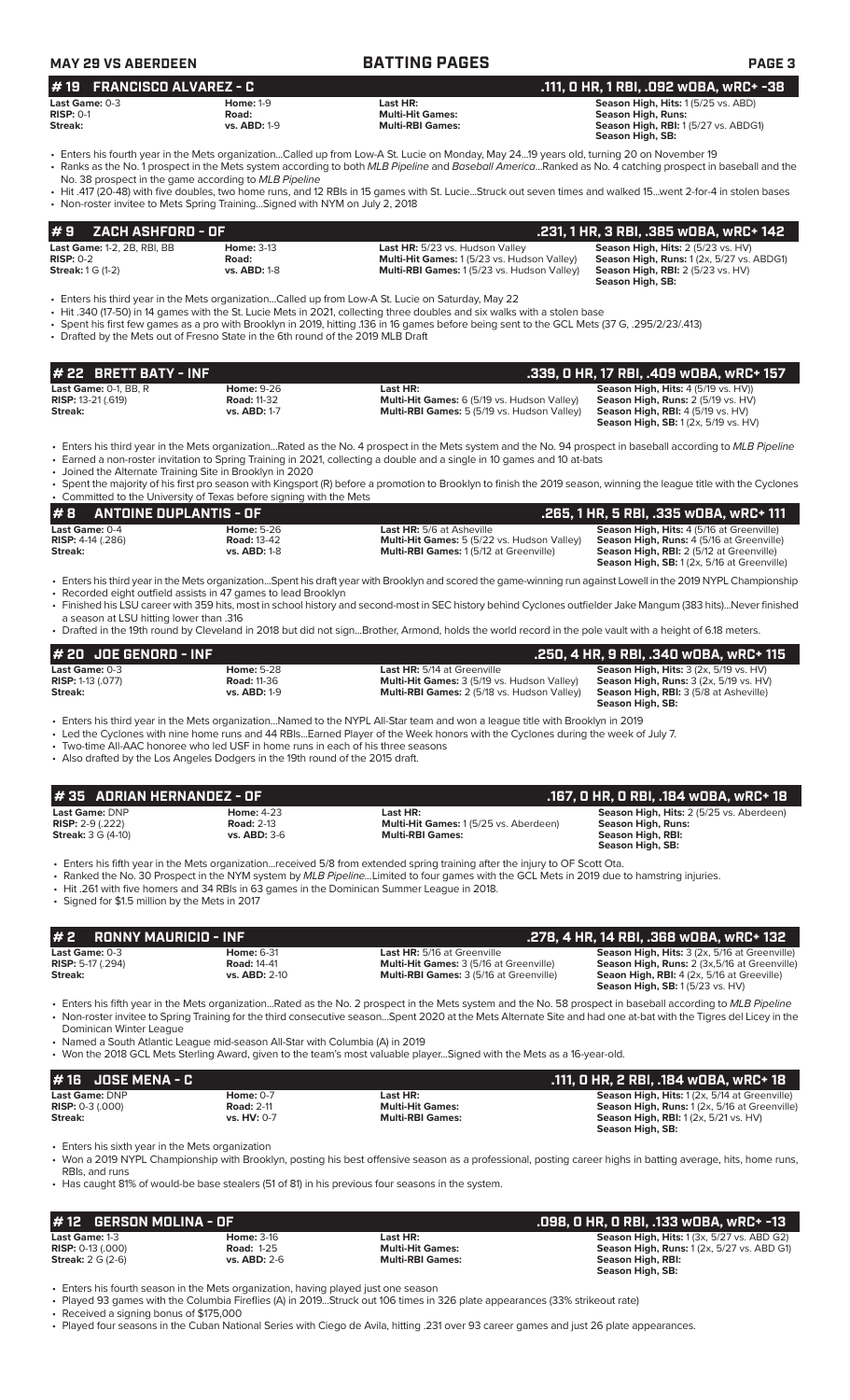# **MAY 29 VS HUDSON VALLEY BATTING PAGES PAGE 4**

| <b>LUKE RITTER - INF</b><br>#19                                                                                               |                                                                                                                                                                       |                                                                                                                                                                                                                                                                                                                           | .227, 3 HR, 10 RBI, .290 w0BA, wRC+ 84                                                                                                                                     |
|-------------------------------------------------------------------------------------------------------------------------------|-----------------------------------------------------------------------------------------------------------------------------------------------------------------------|---------------------------------------------------------------------------------------------------------------------------------------------------------------------------------------------------------------------------------------------------------------------------------------------------------------------------|----------------------------------------------------------------------------------------------------------------------------------------------------------------------------|
| Last Game: DNP<br>RISP: 3-20 (.150)<br>Streak:                                                                                | <b>Home: 4-28</b><br><b>Road: 11-38</b><br>vs. ABD: 2-7                                                                                                               | Last HR: 5/16 at Greenville<br>Multi-Hit Games: 3 (5/25 vs. Aberdeen)<br>Multi-RBI Games: 3 (5/16 at Greenville)                                                                                                                                                                                                          | Season High, Hits: 3 (5/11 at Greenville)<br>Season High, Runs: 2 (5/8 at Asheville)<br>Season High, RBI: 3 (5/16 at Greenville)<br>Season High, SB: 1(5/12 at Greenville) |
| • Two-time First Team All-AAC honoree                                                                                         | • Led Brooklyn in 2019 in games played (68), runs (39), doubles (15), and walks (33)<br>• Also drafted by the Minnesota Twins in the 37th round of the 2018 MLB Draft | • Enters his third year in the Mets organizationWon a New York-Penn League title with Brooklyn in 2019                                                                                                                                                                                                                    |                                                                                                                                                                            |
|                                                                                                                               | • Played linebacker at Rockhurst High School and set the school record with 184 tackles.                                                                              |                                                                                                                                                                                                                                                                                                                           |                                                                                                                                                                            |
| <b>BLAKE TIBERI - INF/OF</b><br>#4                                                                                            |                                                                                                                                                                       |                                                                                                                                                                                                                                                                                                                           | .209, 0 HR, 1 RBI, .300 w0BA, wRC+ 84                                                                                                                                      |
| Last Game: 2-2. BB<br><b>RISP: 1-11 (.091)</b><br><b>Streak: 1 G (2-2)</b>                                                    | <b>Home: 4-12</b><br><b>Road: 5-36</b><br><b>vs. ABD: 2-2</b>                                                                                                         | Last HR:<br>Multi-Hit Games: 2 (5/27 vs. Aberdeen - G2)<br><b>Multi-RBI Games:</b>                                                                                                                                                                                                                                        | Season High, Hits: 2 (2x, 5/27 vs. ABD G2)<br>Season High, Runs: 2 (5/22 vs. HV)<br>Season High, RBI: 1 (5/8 at Asheville)<br>Season High, SB:                             |
|                                                                                                                               |                                                                                                                                                                       |                                                                                                                                                                                                                                                                                                                           |                                                                                                                                                                            |
|                                                                                                                               |                                                                                                                                                                       | • Has played second base, third base, left field and right field across more than 295 games                                                                                                                                                                                                                               |                                                                                                                                                                            |
| <b>JUAN URIARTE - C</b>                                                                                                       |                                                                                                                                                                       |                                                                                                                                                                                                                                                                                                                           | .174, O HR, O RBI, .214 wOBA, wRC+ 37                                                                                                                                      |
|                                                                                                                               | <b>Home: 2-11</b><br><b>Road: 2-12</b><br><b>vs. ABD: 1-3</b>                                                                                                         | Last HR:<br><b>Multi-Hit Games:</b><br><b>Multi-RBI Games:</b>                                                                                                                                                                                                                                                            | Season High, Hits: 1 (3x, 5/27 vs. ABD G1)<br>Season High, Runs: 2 (5/19 vs. HV)<br><b>Season High, RBI:</b><br>Season High, SB:                                           |
| • 2016 Third Team All-ACC in final year in college.<br># 17<br>Last Game: DNP<br><b>RISP: 0-4</b><br><b>Streak: 1 G (1-3)</b> | • Caught 16 of 44 (36%) would-be base stealers in 2019.                                                                                                               | • Enters his eighth year in the Mets organizationSpent 2019 with Columbia (A) and the GCL Mets (R)<br>• Injured in his first at-bat with Brooklyn in 2018 on Opening Day at Staten Island, missing the entire season<br>. Finished 10th in batting average in the Appalachian League with Kingsport in 2017, hitting .305 |                                                                                                                                                                            |
| <b>ANTHONY WALTERS - INF</b><br>#10                                                                                           |                                                                                                                                                                       |                                                                                                                                                                                                                                                                                                                           | .179, 0 HR, 4 RBI, .257 wOBA, wRC+ 63                                                                                                                                      |
| Last Game: 0-4<br><b>RISP: 4-11 (.364)</b>                                                                                    | <b>Home: 5-19</b><br><b>Road: 0-9</b>                                                                                                                                 | Last HR:<br>Multi-Hit Games: 2 (5/22 vs. Hudson Valley)                                                                                                                                                                                                                                                                   | Season High, Hits: 2 (2x, 5/22 vs. HV)<br>Season High, Runs: 1(2x, 5/25 vs. ABD)                                                                                           |

• Enters his second year and first season in the Mets organization...Selected as one of six by the Mets in the 2020 MLB Draft • Drafted with teammate Casey Schmitt (SFG) in the top 100 picks of the MLB Draft, setting a mark for the first time two Aztecs have been drafted top 100 since Taber Lee and current Cyclones pitching coach Royce Ring in 2002

- Hit .271 in just 16 games for the Aztecs in 2020...Transferred to SDSU from Mt. San Antonio College after the 2018 season
- Attended Cal and played one season with the Golden Bears in 2017

# **Hardest Hit Balls - 2021**

| Date | Plaver            | <b>Opponent</b>         | Exit Velo | Result            |  |
|------|-------------------|-------------------------|-----------|-------------------|--|
| 5/25 | Francisco Alvarez | vs. Aberdeen            | 109       | Single            |  |
| 5/23 | Hayden Senger     | vs. Hudson Valley       | 107       | <b>Home Run</b>   |  |
| 5/25 | Francisco Alvarez | vs. Aberdeen            | 105       | Line Drive Out    |  |
| 5/20 | Adrian Hernandez  | vs. Hudson Valley       | 105       | Ground Ball Out   |  |
| 5/27 | Brett Baty        | vs. Aberdeen G1         | 105       | Line Drive Single |  |
| 5/21 | <b>Brett Baty</b> | vs. Hudson Valley       | 104       | Single            |  |
| 5/22 | Ronny Mauricio    | vs. Hudson Valley 103.8 |           | Ground Ball Out   |  |
| 5/23 | Ronny Mauricio    | vs. Hudson Valley 102.6 |           | Line Drive Out    |  |
| 5/27 | Joe Genord        | vs. Aberdeen G1         | 102       | Line Drive Single |  |
| 5/21 | Jose Mena         | vs. Hudson Valley       | 102       | Line Drive Out    |  |
| 5/20 | Hayden Senger     | vs. Hudson Valley       | 102       | Triple            |  |

# **Home Run Chart**

| Date | Player                         | <b>Opponent</b> | Exit Velo   | Launch Angle | Distance        | Date | Player       | <b>Opponent</b>                 | Exit Velo | Launch Angle | <b>Distance</b> |
|------|--------------------------------|-----------------|-------------|--------------|-----------------|------|--------------|---------------------------------|-----------|--------------|-----------------|
| 5/4  | Hayden Senger                  | at Asheville    | 104.7 mph   | 21.3         | 389 ft.         | 5/18 | Joe Genord   | vs. Hudson Valley               |           |              |                 |
| 5/5  | Luke Ritter                    | at Asheville    | $107.9$ mph | 8            | 326 ft.         | 5/23 | Zach Ashford | vs. Hudson Vallev               | 99 mph    | 29.9         | 394 ft.         |
| 5/6  | Antoine Duplantis at Asheville |                 | 93.7 mph    | 30.83        | 347 ft.         |      |              | Hayden Senger vs. Hudson Valley | $107$ mph | 19.8         | 407 ft.         |
| 5/7  | Ronny Mauricio                 | at Asheville    | DID         | NOT          | <b>REGISTER</b> |      |              |                                 |           |              |                 |
| 5/8  | Luke Ritter                    | at Asheville    | $98.3$ mph  | 27.6         | 383 ft.         |      |              |                                 |           |              |                 |
|      | Ronny Mauricio                 | at Asheville    | 99.2 mph    | 29.6         | 411 ft.         |      |              |                                 |           |              |                 |
|      | Cody Bohanek                   | at Asheville    | $102.5$ mph | 24.9         | 405 ft.         |      |              |                                 |           |              |                 |
|      | Joe Genord                     | at Asheville    | $101.6$ mph | 38.2         | 384 ft.         |      |              |                                 |           |              |                 |
| 5/11 | Joe Genord                     | at Greenville   | $106.1$ mph | 19.9         | 412 ft.         |      |              |                                 |           |              |                 |
|      | Ronny Mauricio                 | at Greenville   | $103.9$ mph | 26.3         | 398 ft.         |      |              |                                 |           |              |                 |
| 5/13 | Jake Mangum                    | at Greenville   |             |              |                 |      |              |                                 |           |              |                 |
| 5/14 | Joe Genord                     | at Greenville   |             |              |                 |      |              |                                 |           |              |                 |
| 5/15 | Jake Mangum                    | at Greenville   |             |              |                 |      |              |                                 |           |              |                 |
| 5/16 | Luke Ritter                    | at Greenville   |             |              |                 |      |              |                                 |           |              |                 |
|      | Ronny Mauricio                 | at Greenville   |             |              |                 |      |              |                                 |           |              |                 |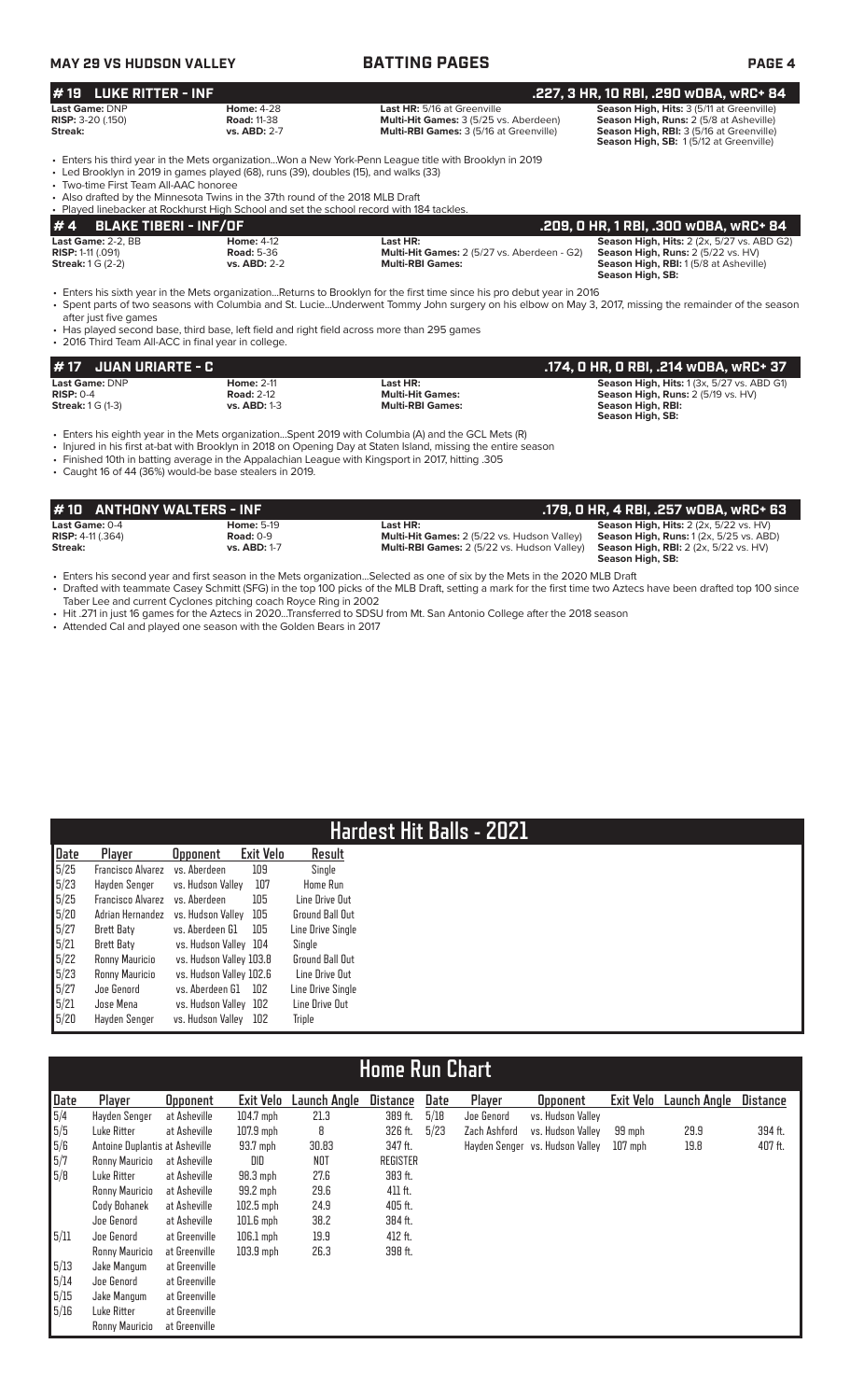### • Enters his third year in the Mets organization...Struck out the final batter in Game 3 of the 2019 **# 18 ANDREW EDWARDS - LHP 27% K%, 9.8% BB%, 1.86 ERA, 0 SV Last App:**  $5/27$ vs.ABDG1Last Loss:  $5/18$  vs. HV **SV/OP (Last):**<br> **Leadoff:** 1-7 **Inherited Runners/Stranded:** 3/3 **Inherited Runners/Stranded:** 3/3

NYPL Championship Series to win Brooklyn's first outright minor league baseball title in team history

• Spent the entire 2019 season with the Cyclones, collecting three saves

• Went to New Mexico State for two seasons after pitching a pair of campaigns for Central Arizona.

| l #13        | JOSH HEJKA  - RHP                      |               | 16 K%, 5 BB%, 5.68 ERA, 0 SV |
|--------------|----------------------------------------|---------------|------------------------------|
|              | Last App: 5/27vs.ABDG2Last Loss:       | SV/OP (Last): | Holds:                       |
| Leadoff: 2-7 | <b>Inherited Runners/Stranded: 4/1</b> |               |                              |

• Enters his third year in the Mets organization...Won a 2019 NYPL title with Brooklyn, splitting time with the Cyclones and Kingsport Mets

• Signed as a minor league free agent in mid-summer after pitching in six games with the Westside Wolly Mammoths in the United Shore Baseball League

• Pitched all four years at Johns Hopkins, switching to submarine later in his career.

| #11                              | NICK MACDONALD - RHP                   |               | , 28 K%, 4 BB%, 5.59 ERA, 0 SV ' |
|----------------------------------|----------------------------------------|---------------|----------------------------------|
| Last App: 5/27vs.ABDG2Last Loss: |                                        | SV/OP (Last): | Holds:                           |
| <b>Leadoff:</b> $1-9$ . $BB$     | <b>Inherited Runners/Stranded: 3/1</b> |               |                                  |

• Enters his third year in the Mets organization

• Pitched across three levels in the system in 2019, including being a member of the 2019 New York-Penn League championship team in Brooklyn

• Drafted after his junior season at Florida International

|                                              |  |  |               | 22 K%, 10 BB%, 4.66 ERA, 0 SV |
|----------------------------------------------|--|--|---------------|-------------------------------|
| Last App: 5/23 vs. HV Last Loss: 5/15 at GVL |  |  | SV/OP (Last): | Holds:                        |

• Enters his fourth year in the Mets org...Won a New York Penn League title with Brooklyn in 2019 • Struck out 40 batters over 28.2 innings with Brooklyn...Spent his first professional season with **Leadoff:** 3-6, BB, HBP **Inherited Runners/Stranded:** 2/1

GCL Mets and Kingsport Mets • Joins Ronnie Robbins (30th, 1981 - Toronto) as the only two LSU-Alexandria Generals to be drafted by a MLB team in school history

| • Native of Natchitoches (NACK-ah-tish), the oldest city in Louisiana (est. 1714). |  |
|------------------------------------------------------------------------------------|--|
|                                                                                    |  |

| <b>#43</b>                                      | BRYCE MONTES DE OCA  - RHP         |               | 28 K%, 19 BB%, 2.08 ERA, 0 SV |
|-------------------------------------------------|------------------------------------|---------------|-------------------------------|
| <b>Last App:</b> 5/25 vs. ABD <b>Last Loss:</b> |                                    | SV/OP (Last): | Holds: 1                      |
| <b>Leadoff:</b> 1-5, $2$ BB                     | <b>Inherited Runners/Stranded:</b> |               |                               |

• Enters his fourth year in the Mets org...Has not pitched as a professional due to injuries • Underwent Tommy John surgery as a high school junior and missed 2016 after having ulnar

nerve transposition

• Previously drafted by Washington in the 15th round of the 2017 MLB Draft and by the Chicago White Sox in the 14th round of the 2015 MLB Draft.

| 1 # 38      COLBY MORRIS  - RHP . |                                    |               | 13 K%, 20 BB%, 9.00 ERA, 0 SV' |
|-----------------------------------|------------------------------------|---------------|--------------------------------|
| Last App: 5/25 vs. ABD Last Loss: |                                    | SV/OP (Last): | Holds:                         |
| <b>Leadoff:</b> 1-3               | <b>Inherited Runners/Stranded:</b> |               |                                |

• Enters his first season in the Mets organization...called up from Low-A St. Lucie on May 20

• Made four scoreless appearances in relief for the St. Lucie Mets to being 2021

| • Minor League free agent signingpitched at Middlebury in Vermont |                                              |                                        |        |  |  |  |  |  |
|-------------------------------------------------------------------|----------------------------------------------|----------------------------------------|--------|--|--|--|--|--|
| #7<br>ERIC ORZE - RHP                                             |                                              | 26 K%. 5 BB%. 5.19 ERA. 1 SV           |        |  |  |  |  |  |
|                                                                   | Last App: 5/27vs.ABDG1Last Loss: 5/16 at GVL | <b>SV/OP (Last):</b> 1/1 (5/21 vs. HV) | Holds: |  |  |  |  |  |
| <b>Leadoff: 4-8</b>                                               | Inherited Runners/Stranded: 6/3              |                                        |        |  |  |  |  |  |

• Enters his second year and first full season in the Mets organization

• One of six draft picks by the Mets in the 2020 MLB Draft...final selection for the club

• Two-time cancer survivor, beating testicular cancer and stage-zero melanoma

• Struck out 29 batters over 19.2 innings with Univ. New Orleans in '20 as Saturday starter.

| #26                              | MICHEL OTANEZ - RHP                    | 32 K%. 16 BB%. 16.20 ERA. 0 SV     |          |
|----------------------------------|----------------------------------------|------------------------------------|----------|
| <b>Last App:</b> $5/23$ vs. $HV$ | Last Loss:                             | $SV$ /OP (Last): $0/1$ (BS at GVL) | Holds: 1 |
| <b>Leadoff:</b> 2-5              | <b>Inherited Runners/Stranded: 3/0</b> |                                    |          |

• Enters his sixth year in the Mets org...No. 26 prospect in the system according to *MLB Pipeline* • Returns to Brooklyn for the second assignment in a row

• Pitched with the Cyclones and won an NYPL title in 2019 and also spent time with Kingsport • Missed 2017 due to injury...Struck out 21 batters in 21.1 innings with the DSL Mets1 in 2016.

|                     |                                   | #44 HUNTER PARSONS - RHP               |               | , 33 K%. 25 BB%. 0.00 ERA. 0 SV ' |
|---------------------|-----------------------------------|----------------------------------------|---------------|-----------------------------------|
|                     | Last App: 5/25 vs. ABD Last Loss: |                                        | SV/OP (Last): | Holds:                            |
| <b>Leadoff:</b> 0-2 |                                   | <b>Inherited Runners/Stranded: 1/0</b> |               |                                   |
|                     |                                   | E. I.I. III II. AII CI AAI AMA         |               |                                   |

• Enters his third year in the Mets org...Called up from Low-A St. Lucie on May 20

• Made four relief appearances with the Mets (A-), striking out 18 in 10 innings (45% K rate). • Pitched with the Cyclones and won an NYPL title in 2019

### **# 48 MITCH RAGAN - RHP 30 K%, 11 BB%, 1.04 ERA, 1 SV**

**Last App:** 5/16 at GVL **Last Loss: SV/OP (Last):** 1/1 (5/12 at GVL) **Holds:** 1 **Inherited Runners/Stranded:** 

• Enters his third year in the Mets organization...Won a title with Brooklyn in 2019,

earning the win in the championship-clinching game against Lowell

• Named a New York-Penn League All-Star with the Cyclones

• Named the 2019 Big East Pitcher of the Year with Creighton

• Pitched at Creighton for two seasons...spent 2017 with Iowa West & 2016 with Wayne State.

**# 29 ALLAN WINANS - RHP 38 K%, 5 BB 1.69 ERA, 0 SV**

**Last App:** 5/27vs.ABDG2**Last Loss: SV/OP (Last): Holds:**

**Leadoff:** 1-4 **Inherited Runners/Stranded:** 5/5

• Enters his fourth year in the Mets organization...Called up on 5/11 from extended spring • Made 30 appearances, saving 11 of 13 games for the Columbia Fireflies (A) in 2019

• Mets 17th round draft selection in 2018 from Campbell University in Buies Creek, NC.

|             | <b>LAST FIVE APPEARANCES</b> |            |                       |          |                |                |           |   |          |  |  |
|-------------|------------------------------|------------|-----------------------|----------|----------------|----------------|-----------|---|----------|--|--|
|             |                              |            | <b>ANDREW EDWARDS</b> |          |                |                |           |   |          |  |  |
| <b>DATE</b> | OPP                          | <b>DEC</b> | IP                    | н        | R              | ER             | BB        | Κ | HR       |  |  |
| 5/8         | @ASH                         |            | 1.0                   | 0        | 0              | O              | 1         | 1 | $\Omega$ |  |  |
| 5/14        | @GVL                         |            | 2.1                   | 1        | 0              | O              | 1         | 3 | 0        |  |  |
| 5/18        | vs. HV                       |            | 1.0                   | 2        | 1              | 1              | O         | 2 | $\Omega$ |  |  |
| 5/22        | vs. HV                       |            | 2.0                   | 2        | 0              | O              | O         | 0 | $\Omega$ |  |  |
|             | 5/27 vs. HV G1               |            | 1.0                   | 1        | 0              | 0              | 1         | 1 | 0        |  |  |
|             |                              |            | <b>JOSH HEJKA</b>     |          |                |                |           |   |          |  |  |
| <b>DATE</b> | OPP                          | <b>DEC</b> | IP                    | н        | R              | ER             | <b>BB</b> | Κ | HR       |  |  |
| 5/8         | @ASH                         |            | 1.1                   | 5        | 7              | 3              | 2         | 0 | $\Omega$ |  |  |
| 5/13        | @GVL                         |            | 1.0                   | 4        | $\overline{2}$ | $\overline{2}$ | O         | 0 | $\Omega$ |  |  |
| 5/20        | vs. HV                       |            | 3.0                   | $\Omega$ | $\Omega$       | $\Omega$       | O         | 2 | 0        |  |  |
| 5/23        | vs. HV                       | W          | 2.0                   | 3        | 3              | 0              | O         | 0 | 0        |  |  |
|             | $5/27$ ys ARDG2              |            | っぃ                    | Δ        | っ              | っ              | ∩         | Δ | $\cap$   |  |  |

| <b>NICK MACDONALD</b> |                 |      |     |              |   |    |    |   |    |  |
|-----------------------|-----------------|------|-----|--------------|---|----|----|---|----|--|
| DATE                  | OPP             | DEC. | IP  | н            | R | ER | BB |   | ΗR |  |
| 5/11                  | @GVL            |      | 2 O | $\mathbf{O}$ | O | Ω  | O  | 3 |    |  |
| 5/14                  | @GVL            |      | 11  | 3            | 3 | 3  | 1  |   |    |  |
| 5/18                  | vs. HV          |      | 21  |              | 1 | 1  | 1  | Δ |    |  |
| 5/22                  | vs. HV          |      | 2 O | 3            | O | O  | O  |   |    |  |
|                       | 5/27 vs. ABD G2 |      | 1 ೧ |              |   |    | U  |   |    |  |

|                            |          |            | <b>BRIAN METOYER</b> |                |                |    |                |                |          |  |
|----------------------------|----------|------------|----------------------|----------------|----------------|----|----------------|----------------|----------|--|
| DATE                       | OPP      | DEC        | IP                   | н              | R              | ER | BB             | Κ              | ΗR       |  |
| 5/6                        | @ASH     |            | 2.2                  | 1              | 1              | 0  | 1              | 3              | 0        |  |
| 5/12                       | @GVL     | W          | 2.0                  | 1              | 1              | 0  | 0              | 1              | 0        |  |
| 5/15                       | @GVL     | L          | 1.0                  | 3              | 4              | 4  | $\overline{2}$ | $\overline{2}$ | O        |  |
| 5/19                       | vs. HV   |            | 2.0                  | O              | 0              | 0  | 0              | 2              | 0        |  |
| 5/23                       | vs. HV   |            | 2.0                  | 0              | 0              | 0  | 1              | 1              | O        |  |
| <b>BRYCE MONTES DE OCA</b> |          |            |                      |                |                |    |                |                |          |  |
| <b>DATE</b>                | OPP      | <b>DEC</b> | IP                   | н              | R              | ER | <b>BB</b>      | Κ              | ΗR       |  |
| 5/12                       | @GVL     | н          | 1.0                  | $\Omega$       | 0              | O  | $\overline{2}$ | 1              | 0        |  |
| 5/15                       | @GVL     |            | 1.2                  | $\Omega$       | 0              | 0  | 1              | 3              | 0        |  |
| 5/19                       | vs. HV   |            | 1.0                  | 1              | 0              | O  | Ω              | 1              | $\Omega$ |  |
| 5/22                       | vs. HV   |            | 1.0                  | $\Omega$       | 0              | O  | 1              | 2              | 0        |  |
| 5/25                       | vs. ABD  |            | 2.0                  | 3              | $\overline{2}$ | 2  | 2              | $\overline{2}$ | $\Omega$ |  |
| <b>COLBY MORRIS</b>        |          |            |                      |                |                |    |                |                |          |  |
| DATE                       | OPP      | DEC        | IP                   | н              | R              | ER | BB             | Κ              | ΗR       |  |
| $5/4*$                     | vs. JUP* |            | 1.0                  | $\overline{2}$ | 1              | 1  | O              | 3              | 0        |  |
| $5/6*$                     | vs. JUP* |            | 2.0                  | $\Omega$       | 0              | 0  | O              | 3              | $\Omega$ |  |
| $5/11*$                    | $@$ DBT* |            | 1.0                  | $\Omega$       | 0              | 0  | O              | 1              | 0        |  |
| $5/14*$                    | $@$ DBT* |            | 1.0                  | 1              | 1              | 0  | 0              | 1              | 0        |  |

*\*Pitched with Low-A St. Lucie*

5/20 vs. HV 1.0

|                       | <b>ERIC ORZE</b> |     |     |                |          |          |           |          |           |  |  |
|-----------------------|------------------|-----|-----|----------------|----------|----------|-----------|----------|-----------|--|--|
| DATE                  | OPP              | DEC | IP  | н              | R        | ER       | ВB        | Κ        | <b>HR</b> |  |  |
| 5/7                   | @ASH             |     | 1.0 | 1              | 1        | 1        | 2         | 1        | 0         |  |  |
| 5/13                  | @GVL             |     | 1.1 | 3              |          |          | O         | 3        | O         |  |  |
| 5/16                  | @GVL             | L   | 0.2 | 3              |          |          | O         | 0        | 1         |  |  |
| 5/21                  | vs. HV           | SV  | 2.0 | 0              | 0        | 0        | O         | 3        | 0         |  |  |
|                       | 5/27 vs. ABD G1  |     | 1.2 | 2              |          | 1        | 0         | 0        | 0         |  |  |
| <b>MICHEL OTANEZ</b>  |                  |     |     |                |          |          |           |          |           |  |  |
| <b>DATE</b>           | OPP              | DEC | IP  | н              | R        | ER       | BB        | К        | ΗR        |  |  |
| 5/8                   | @ASH             |     | 0.2 | $\overline{2}$ | 3        | 3        | 1         | O        | 1         |  |  |
| 5/13                  | @GVL             |     | 1.0 | 2              | 1        | 1        | $\Omega$  | 3        | O         |  |  |
| 5/16                  | @GVL             | BS  | 0.1 | 4              | 5        | 5        | 2         | 1        | O         |  |  |
| 5/21                  | vs. HV           |     | 1.0 | 1              | $\Omega$ | $\Omega$ | 1         | 3        | O         |  |  |
| 5/23                  | vs. HV           |     | 1.0 | 1              | O        | $\Omega$ | 1         | $\Omega$ | O         |  |  |
| <b>HUNTER PARSONS</b> |                  |     |     |                |          |          |           |          |           |  |  |
| DATE                  | OPP              | DEC | IP  | Н              | R        | ER       | <b>BB</b> | Κ        | HR        |  |  |
| $5/8*$                | vs.JUP*          |     | 2.0 | 3              | 1        | 1        | 1         | 4        | 1         |  |  |
| $5/14*$               | $@DBT^*$         | W   | 3.0 | 3              |          |          | 0         | 6        | 0         |  |  |

| 5/18* @PMB* W 3.0 0 0 0 2 |                    |  |            |     |           |
|---------------------------|--------------------|--|------------|-----|-----------|
| 5/22 vs. HV               |                    |  | 01 1 0 0 2 |     |           |
| 5/25 vs. ABD              | 2.0 1 0 0 1        |  |            | - 3 |           |
|                           | <b>MITCH RAGAN</b> |  |            |     |           |
| DATE OPP                  | DEC IP H R ER BB   |  |            |     | <b>HR</b> |

| 5/4 @ASH |  |  |  | 2.0 3 1 1 1 4 1 |          |
|----------|--|--|--|-----------------|----------|
| 5/7 @ASH |  |  |  | 2.2 1 3 0 2 3 0 |          |
|          |  |  |  |                 | $\circ$  |
|          |  |  |  |                 | $\Omega$ |
|          |  |  |  |                 |          |

| <b>ALLAN WINANS</b> |                 |     |                |   |   |    |           |   |    |
|---------------------|-----------------|-----|----------------|---|---|----|-----------|---|----|
| <b>DATE</b>         | OPP             | DEC | IP             | н | R | ER | <b>BB</b> | K | HR |
| 5/13                | @GVL            |     | 1 <sub>O</sub> | O | O | Ο  | O         |   |    |
| 5/15                | @GVL            |     | O 1            | O | O | O  | O         |   |    |
| 5/19                | vs. HV          |     | 20             |   | O | O  | 1         |   |    |
| 5/23                | vs. HV          |     | 20             |   | 1 | 1  | U         |   |    |
|                     | 5/27 vs. ABD G2 |     | 1 $\cap$       | O | O | O  | O         |   |    |

|                |                                         |    | <b>Number of Pitches Thrown</b> |    |    |  |
|----------------|-----------------------------------------|----|---------------------------------|----|----|--|
| <b>Pitcher</b> | Days Rest 5/25 5/26 5/27 5/28 5/29 5/30 |    |                                 |    |    |  |
| Edwards        |                                         |    |                                 | 15 | -- |  |
| Hejka          |                                         |    |                                 | 52 |    |  |
| MacDonald      | 1                                       |    |                                 | 14 |    |  |
| Metoyer        | 5                                       |    |                                 |    |    |  |
| Montes de Oca  | 3                                       | 38 |                                 | -- | -- |  |
| <b>Morris</b>  | 3                                       | 32 |                                 |    |    |  |
| Orze           | 1                                       |    |                                 | 28 |    |  |
| Otanez         | 5                                       |    |                                 |    |    |  |
| Parsons        | 3                                       | 28 |                                 |    |    |  |
| Ragan          | 12                                      |    |                                 |    |    |  |
| Winans         |                                         |    |                                 | 13 |    |  |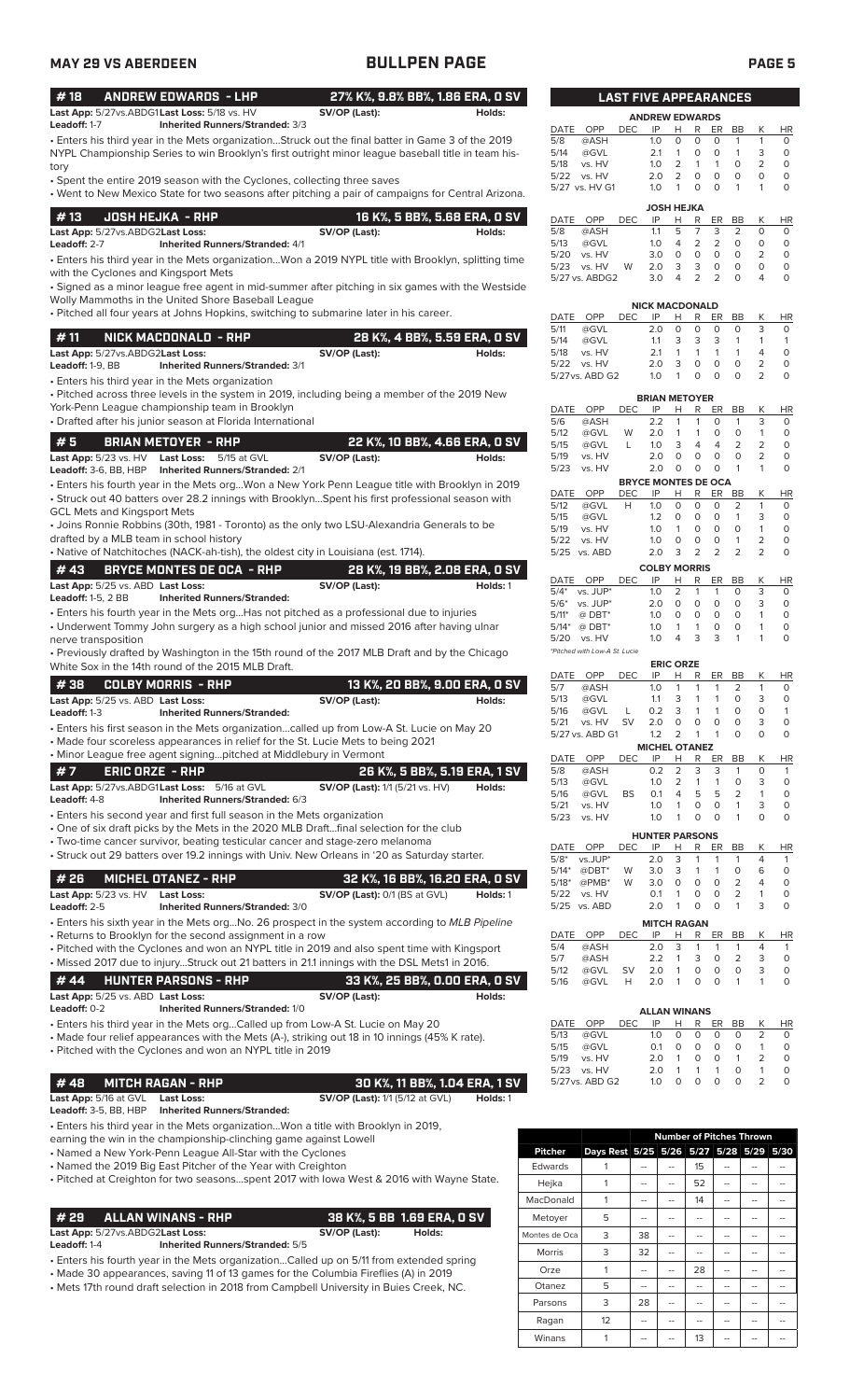**MAY 29 VS ABERDEEN HIGH/LOW & CHARTS** 

| INDIVIDUAL BATTING HIGHS                                                        |
|---------------------------------------------------------------------------------|
|                                                                                 |
|                                                                                 |
|                                                                                 |
|                                                                                 |
|                                                                                 |
|                                                                                 |
| Most Home Runs, Game1 (18 players, last: Hayden Senger, 5/23 vs. Hudson Valley) |
| Home Runs, Consecutive Games Three games (Ronny Mauricio, 5/7-5/11)             |
|                                                                                 |
|                                                                                 |
|                                                                                 |
|                                                                                 |
|                                                                                 |
|                                                                                 |
|                                                                                 |
|                                                                                 |
| Most Stolen Bases, Game  1 (8x, last: Ronny Mauricio, 5/23 vs. Hudson Valley)   |
| <b>TEAM BATTING HIGHS</b>                                                       |
|                                                                                 |
|                                                                                 |
|                                                                                 |
|                                                                                 |
|                                                                                 |
|                                                                                 |
|                                                                                 |
|                                                                                 |
|                                                                                 |
|                                                                                 |
|                                                                                 |
|                                                                                 |
|                                                                                 |
|                                                                                 |
|                                                                                 |
|                                                                                 |
|                                                                                 |
|                                                                                 |

### **FIELDING**

Most Errors, Team, Game...............................................................................6 (5/7 at Asheville) .<br>2 (Baty, Mauricio, Tiberi, 5/7 at Asheville)<br>e........................... 3 (5/19 vs. Hudson Valley) Most Double Plays Turned, Nine-Inning Game.......................... 3 (5/19 vs. Hudson Valley) Consecutive Errorless Games, Team.

LOB, Nine Innings .......................................................................................... 13 (5/5 at Asheville) LOB, Extra Innings.......................................................6 (5/23 vs. Hudson Valley - 12 innings) Most Double Plays Hit into, Game.................................................3 (5/23 vs. Hudson Valley)

**STARTERS BY POSITION**

- **C-** Senger (9), Uriarte (6), Mena (3), Alvarez (2)
- **1B-** Genord (15), Ritter (2), Winaker (2), Bohanek (1)
- **2B-** Ritter (12), Walters (6), Tiberi (1), Struble (1)
- **3B-** Baty (14), Tiberi (6)
- **SS-** Mauricio (15), Walters (3), Bohanek (2)
- **LF-** Duplantis (15), Tiberi (3), Winaker (1), Ashford (1)
- **CF-** Mangum (8), Hernandez (5), Molina (3), Ota (2), Duplantis (1), Ashford (1)

**RF-** Molina (8), Winaker (4), Hernandez (4), Ashford (2), Struble (1), Ota (1)

**DH-** Baty (3), Tiberi (3), Mauricio (2), Genord (2), Hernandez (2), Senger (2), Mena (2), Ritter (1), Bohanek (1), Mangum (1), Alvarez (1)

**STARTERS BY BATTING ORDER**

**1st -** Duplantis (16), Mangum (2), Struble (1), Ashford (1)

**2nd -** Mangum (5), Bohanek (4), Winaker (4), Walters (2), Ashford (2), Mauricio (2), Tiberi (1)

**3rd -** Mauricio (15), Baty (5)

**4th-** Baty (12), Ritter (6), Genord (1), Alvarez (1)

**5th-** Ritter (8), Senger (4), Genord (3), Ota (2), Alvarez (2), Hernandez (1)

**6th-** Genord (7), Senger (3), Winaker (2), Hernandez (2), Ota (1), Tiberi (1), Mena (1), Uriarte (1), Ritter (1), Ashford (1)

**7th-** Genord (6), Tiberi (4), Senger (3), Uriarte (3), Walters (1), Winaker (1), Mena (1), Hernandez (1)

**8th-** Tiberi (7), Walters (4), Hernandez (4), Mena (3), Senger (1), Uriarte (1)

**9th-** Molina (11), Hernandez (3), Mangum (2), Walters (2), Uriarte (1), Struble (1)

|             | <b>CATCHERS STEALING</b> |     |     |             | <b>MULTI-RUN INNINGS</b> |                   |  |  |
|-------------|--------------------------|-----|-----|-------------|--------------------------|-------------------|--|--|
| <b>Name</b> | CS                       | АТТ | PCT | <b>Runs</b> | <b>Times</b>             | Last              |  |  |
| Alvarez     |                          |     | 0%  | 6           |                          | 7th, 5/20 vs. HV  |  |  |
| Mena        | Ω                        | Ο   | 0%  | 5           |                          | 6th, 5/20 vs. HV  |  |  |
| Senger      |                          | 10  | 20% | 3           |                          | 12th, 5/23 vs. HV |  |  |
| Uriarte     | 6                        | 10  | 50% | っ           | 16                       | 6th, 5/23 vs. HV  |  |  |
| Team        | 8                        |     | 38% |             |                          |                   |  |  |

|                  |                     |   |    | 4                | ы | R                                  | $\overline{7}$ | 8  | - 91 |    | 10+ TOTALS |
|------------------|---------------------|---|----|------------------|---|------------------------------------|----------------|----|------|----|------------|
| <b>OPPONENTS</b> | $\blacktriangle$ 16 |   |    |                  |   | 12   16   22   12   9   9   22   2 |                |    |      | -3 | 123        |
| <b>BKLYN</b>     | 12                  | 6 | 10 | 12 <sup>12</sup> | 8 | 13                                 | $12 \mid$      | 13 | 6    |    | 96         |

| INDIVIDUAL PITCHING HIGHS                                                     |
|-------------------------------------------------------------------------------|
|                                                                               |
|                                                                               |
| Most Home Runs Allowed, Game 2 (4x, last: Jaison Vilera, 5/15 at Greenville)  |
|                                                                               |
| Most Strikeouts, Game, Reliever4 (4x, last: Josh Hejka, 5/27 G2 vs. Aberdeen) |
|                                                                               |
|                                                                               |
| Longest Losing Streak3 games (Oscar Rojas, Jaison Vilera 5/5-present)         |
|                                                                               |
| Most Innings Pitched, Reliever  3.0 (Josh Hejka, 5/20 vs. Hudson Valley)      |
|                                                                               |
|                                                                               |

| TEAM PITCHING HIGHS |                                                                           |
|---------------------|---------------------------------------------------------------------------|
|                     |                                                                           |
|                     |                                                                           |
|                     |                                                                           |
|                     |                                                                           |
|                     |                                                                           |
|                     |                                                                           |
|                     |                                                                           |
|                     |                                                                           |
|                     |                                                                           |
|                     |                                                                           |
|                     |                                                                           |
|                     |                                                                           |
|                     | Most Walks Allowed, Extra Innings 2 (5/23 vs. Hudson Valley - 12 innings) |
|                     |                                                                           |
|                     |                                                                           |
|                     | Most Pitchers Used, Extra Innings 5 (5/23 vs. Hudson Valley - 12 innings) |

|                   |                             |                             | TEAM MISCELLANEOUS                                                               |  |
|-------------------|-----------------------------|-----------------------------|----------------------------------------------------------------------------------|--|
|                   |                             |                             |                                                                                  |  |
|                   |                             |                             | Longest Game, Time, Extra-Inning Game 3:24 (5/23 vs. Hudson Valley - 12 innings) |  |
|                   |                             |                             | Shortest Game, Time, Nine-Inning Game  2:20 (5/18 vs. Hudson Valley)             |  |
|                   |                             |                             |                                                                                  |  |
|                   |                             |                             |                                                                                  |  |
|                   |                             |                             |                                                                                  |  |
|                   |                             |                             |                                                                                  |  |
|                   |                             |                             |                                                                                  |  |
|                   |                             |                             |                                                                                  |  |
|                   |                             |                             |                                                                                  |  |
|                   |                             |                             |                                                                                  |  |
|                   |                             |                             |                                                                                  |  |
|                   | <b>OUTFIELD ASSISTS [7]</b> |                             | <b>RECORD BREAKDOWN</b>                                                          |  |
| <b>NAME</b>       | <b>TOTAL</b>                | (LAST)                      |                                                                                  |  |
| Duplantis         | 4                           | 5/13 at GVL                 |                                                                                  |  |
| Ashford<br>Molina | 1<br>1                      | 5/25 vs. ABD<br>5/21 vs. HV |                                                                                  |  |
| Winaker           | 1                           | 5/6 at ASH                  |                                                                                  |  |
|                   |                             |                             |                                                                                  |  |
|                   |                             |                             |                                                                                  |  |
|                   |                             |                             |                                                                                  |  |
|                   |                             |                             |                                                                                  |  |
|                   |                             |                             |                                                                                  |  |
|                   |                             |                             |                                                                                  |  |
|                   | UNIFORM RECORDS             |                             |                                                                                  |  |
|                   |                             |                             |                                                                                  |  |
| <b>Home White</b> |                             | $O-1$                       |                                                                                  |  |
| <b>Road Gray</b>  |                             | $4 - 7$                     |                                                                                  |  |
|                   |                             |                             |                                                                                  |  |
|                   | <b>Championship Gold</b>    | $3-3$                       |                                                                                  |  |
|                   |                             |                             |                                                                                  |  |
|                   |                             |                             |                                                                                  |  |
|                   |                             |                             |                                                                                  |  |
|                   |                             |                             | Do Not Allow a Home Run 4-3                                                      |  |
|                   |                             |                             | Hit More Home Runs  3-1                                                          |  |
|                   |                             |                             | Opponent Hits More HRs1-8                                                        |  |
|                   |                             |                             |                                                                                  |  |
|                   |                             |                             |                                                                                  |  |
|                   |                             |                             |                                                                                  |  |
|                   |                             |                             |                                                                                  |  |
|                   |                             |                             |                                                                                  |  |
|                   |                             |                             |                                                                                  |  |
|                   |                             |                             |                                                                                  |  |
|                   |                             |                             |                                                                                  |  |
|                   |                             |                             | Opponent Scores First 3-8                                                        |  |
|                   |                             |                             |                                                                                  |  |
|                   |                             |                             |                                                                                  |  |
|                   |                             |                             |                                                                                  |  |
|                   |                             |                             |                                                                                  |  |
|                   |                             |                             |                                                                                  |  |
|                   |                             |                             |                                                                                  |  |
|                   |                             |                             | Last Game of Series  2-1                                                         |  |
|                   |                             |                             |                                                                                  |  |
|                   |                             |                             |                                                                                  |  |
|                   |                             |                             |                                                                                  |  |
|                   | <b>EJECTIONS</b>            |                             |                                                                                  |  |
| Name              | <u>Umpire</u>               | Date                        |                                                                                  |  |
|                   |                             |                             |                                                                                  |  |

| <b>MISC. WINS</b>                      |
|----------------------------------------|
| Come from Behind Wins  3 (5/23 vs. HV) |
| Wins in Last At-Bat 1(5/23 vs. HV)     |
| Walk-off Wins  1(5/23 vs. HV)          |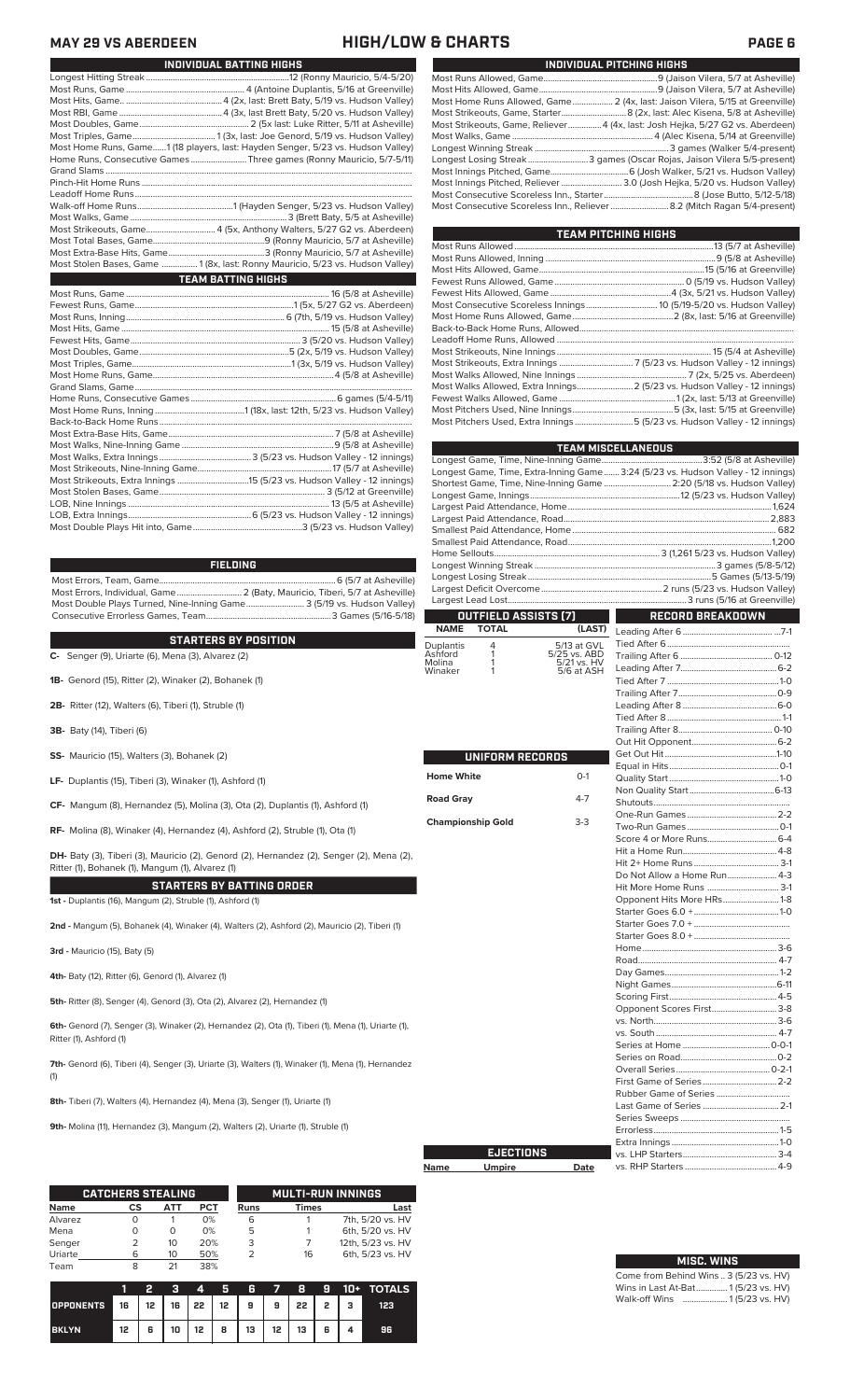## **MAY 29 VS ABERDEEN GAME BY GAME RESULTS PAGE 7**

|              |                     |                                |                        |                  |                  |                                    |                  | <b>GAME-BY-GAME RESULTS</b>                                             |                                                   |                 |              |                   |
|--------------|---------------------|--------------------------------|------------------------|------------------|------------------|------------------------------------|------------------|-------------------------------------------------------------------------|---------------------------------------------------|-----------------|--------------|-------------------|
| DATE GM #    |                     | <b>OPPONENT</b>                | W-L/TIME SCORE         |                  | RECORD           | POSITION                           | GA/GB            | <b>WINNING PITCHER</b>                                                  | <b>LOSING PITCHER</b>                             | <b>SAVE</b>     | <b>TIME</b>  | <b>ATTENDANCE</b> |
| 5/4          | $\mathbf{1}$        | at Asheville                   | W                      | $8 - 2$          | $1-0$            | T <sub>1st</sub>                   | $+1$             | Josh Walker (1-0)                                                       | Blair Henley (0-1)                                |                 | 3:16         | 1,200             |
| 5/5          | $\overline{2}$      | at Asheville                   | L                      | $6-1$            | $1 - 1$          | T <sub>2</sub> nd                  | $-1$             | Chandler Casey (1-0)                                                    | Jose Butto (1-0)                                  |                 | 3:26         | 1,200             |
| 5/6          | 3                   | at Asheville                   | L                      | $11 - 4$         | $1 - 2$          | T3rd                               | $-2$             | Matt Ruppenthal (1-0)                                                   | Oscar Rojas (0-1)                                 |                 | 3:10         | 1,200             |
| 5/7          | 4                   | at Asheville                   | L                      | $13 - 7$         | $1 - 3$          | T3rd                               | $-3$             | R.J. Freure (1-0)                                                       | Jaison Vilera (0-1)                               |                 | 3:44         | 1,200             |
| 5/8          | 5                   | at Asheville                   | W                      | $16-12$          | $2 - 3$          | T3rd                               | $-3$             | Alec Kisena (1-0)                                                       | Juan Pablo Lopez (1-0)                            |                 | 3:52         | 1,200             |
| 5/9          | 5                   | at Asheville                   |                        |                  |                  |                                    |                  | Cancelled due to non-COVID-related illness                              |                                                   |                 |              |                   |
| 5/10         |                     | OFF DAY<br>at Greenville       |                        |                  |                  |                                    |                  |                                                                         |                                                   |                 |              |                   |
| 5/11<br>5/12 | 6<br>$\overline{7}$ | at Greenville                  | W<br>W                 | $6-1$<br>$3 - 2$ | $3-3$<br>$4 - 3$ | 2 <sub>nd</sub><br>2 <sub>nd</sub> | $-2.5$<br>$-1.5$ | Josh Walker (2-0)<br>Brian Metoyer (1-0)                                | Jay Groome (0-2)<br>Yusniel Padron-Artilles (0-2) | Mitch Ragan (1) | 3:00<br>3:14 | 1,995<br>1,819    |
| 5/13         | 8                   | at Greenville                  | L                      | $8 - 2$          | $4 - 4$          | 2 <sub>nd</sub>                    | $-2.5$           | Chris Murphy (1-1)                                                      | Oscar Rojas (0-2)                                 |                 | 3:21         | 2,485             |
| 5/14         | 9                   | at Greenville                  | L                      | $5-1$            | $4 - 5$          | 4th                                | $-2.5$           | Brayan Bello (2-0)                                                      | Alec Kisena (1-1)                                 |                 | 2:54         | 2,732             |
| 5/15         | 10                  | at Greenville                  | L                      | $8 - 4$          | $4-6$            | 4th                                | $-3.5$           | Yorvin Pantoja (1-0)                                                    | Brian Metoyer (1-1)                               |                 | 2:52         | 2,883             |
| 5/16         | 11                  | at Greenville                  | L                      | $10-9$           | $4 - 7$          | 4th                                | $-3.5$           | Jake Wallace (1-0)                                                      | Eric Orze (0-1)                                   |                 | 3:09         | 2,818             |
| 5/17         |                     | OFF DAY                        |                        |                  |                  |                                    |                  |                                                                         |                                                   |                 |              |                   |
| 5/18         | 12                  | <b>Hudson Valley</b>           | L                      | $4-3$            | $4 - 8$          | 5th                                | $-4.5$           | Zach Greene (1-1)                                                       | Andrew Edwards (0-1)                              |                 | 2:29         | 1,315             |
| 5/19         | 13                  | <b>Hudson Valley</b>           | W                      | $14-0$           | $5-8$            | 5th                                | $-3.5$           | Allan Winans (1-0)                                                      | Jhony Brito (0-1)                                 |                 | 3:01         | 810               |
| 5/20         | 14                  | <b>Hudson Valley</b>           | г                      | $6-1$            | $5-9$            | 5th                                | $-3.5$           | Luis Medina (2-0)                                                       | Jaison Vilera (0-2)                               |                 | 2:42         | 682               |
| 5/21         | 15                  | <b>Hudson Valley</b>           | W                      | $4-1$            | $6-9$            | 5th                                | $-3.5$           | Josh Walker (3-0)                                                       | Josh Maciejewski (2-1)                            | Eric Orze (1)   | 2:33         | 998               |
| 5/22         | 16                  | <b>Hudson Valley</b>           | г                      | $5-3$            | $6-10$           | 5th                                | $-4.5$           | Ken Waldichuk (1-0)                                                     | Cam Opp (0-1)                                     |                 | 3:14         | 1,624             |
| 5/23         | 17                  | <b>Hudson Valley</b>           | W                      | $6-5(12)$        | $7-10$           | 5th                                | $-3.5$           | Josh Hejka (1-0)                                                        | Zach Greene (1-2)                                 |                 | 3:24         | 1,261             |
| 5/24<br>5/25 | 18                  | OFF DAY<br>Aberdeen            | L                      | $8-1$            | $7 - 11$         | 5th                                | $-4.5$           | Drew Rom (2-0)                                                          | Oscar Rojas (0-3)                                 |                 | 2:52         | 861               |
| 5/26         | 19                  | Aberdeen                       |                        |                  |                  |                                    |                  | 5/26 game postponed due to rain, makeup scheduled for doubleheader 5/27 |                                                   |                 |              |                   |
| 5/27         | 19                  | Aberdeen                       | L                      | $6-2(7)$         | $7-12$           | 5th                                | $-5.5$           | Grayson Rodriguez (3-0)                                                 | Jaison Vilera (0-3)                               |                 | 2:14         |                   |
|              | 20                  | Aberdeen                       | г                      | $10-1(7)$        | $7-13$           | 5th                                | $-6.5$           | Morgan McSweeney (2-0)                                                  | Cam Opp (0-2)                                     |                 | 2:37         | 926               |
| 5/28         | 21                  | Aberdeen                       |                        |                  |                  |                                    |                  | 5/28 game postponed due to rain, makeup scheduled for doubleheader 8/25 |                                                   |                 |              |                   |
| 5/29         | 22                  | Aberdeen                       | 4:00 p.m.              |                  |                  |                                    |                  |                                                                         |                                                   |                 |              |                   |
| 5/30         | 23                  | Aberdeen                       | 1:00 p.m.              |                  |                  |                                    |                  |                                                                         |                                                   |                 |              |                   |
| 5/31         |                     | OFF DAY                        |                        |                  |                  |                                    |                  |                                                                         |                                                   |                 |              |                   |
|              |                     |                                |                        |                  |                  |                                    |                  | MAY [7-13]                                                              |                                                   |                 |              |                   |
| 6/1          | 24                  | at Jersey Shore                | 7:05 p.m.              |                  |                  |                                    |                  |                                                                         |                                                   |                 |              |                   |
| 6/2          | 25                  | at Jersey Shore                | 7:05 p.m.              |                  |                  |                                    |                  |                                                                         |                                                   |                 |              |                   |
| 6/3          | 26                  | at Jersey Shore                | 7:05 p.m.              |                  |                  |                                    |                  |                                                                         |                                                   |                 |              |                   |
| 6/4          | 27                  | at Jersey Shore                | 7:05 p.m.              |                  |                  |                                    |                  |                                                                         |                                                   |                 |              |                   |
| 6/5          | 28                  | at Jersey Shore                | 7:05 p.m.              |                  |                  |                                    |                  |                                                                         |                                                   |                 |              |                   |
| 6/6<br>6/7   | 29                  | at Jersey Shore<br>OFF DAY     | 1:05 p.m.              |                  |                  |                                    |                  |                                                                         |                                                   |                 |              |                   |
| 6/8          | 30                  | <b>Hudson Valley</b>           | 6:30 p.m.              |                  |                  |                                    |                  |                                                                         |                                                   |                 |              |                   |
| 6/9          | 31                  | <b>Hudson Valley</b>           | 6:30 p.m.              |                  |                  |                                    |                  |                                                                         |                                                   |                 |              |                   |
| 6/10         | 32                  | <b>Hudson Valley</b>           | 6:30 p.m.              |                  |                  |                                    |                  |                                                                         |                                                   |                 |              |                   |
| 6/11         | 33                  | <b>Hudson Valley</b>           | 7:00 p.m.              |                  |                  |                                    |                  |                                                                         |                                                   |                 |              |                   |
| 6/12         | 34                  | <b>Hudson Valley</b>           | 4:00 p.m.              |                  |                  |                                    |                  |                                                                         |                                                   |                 |              |                   |
| 6/13         | 35                  | <b>Hudson Valley</b>           | 1:00 p.m.              |                  |                  |                                    |                  |                                                                         |                                                   |                 |              |                   |
| 6/14         |                     | OFF DAY                        |                        |                  |                  |                                    |                  |                                                                         |                                                   |                 |              |                   |
| 6/15         | 36                  | at Wilmington                  | 7:05 p.m.              |                  |                  |                                    |                  |                                                                         |                                                   |                 |              |                   |
| 6/16         | 37                  | at Wilmington                  | 7:05 p.m.              |                  |                  |                                    |                  |                                                                         |                                                   |                 |              |                   |
| 6/17         | 38                  | at Wilmington                  | 7:05 p.m.              |                  |                  |                                    |                  |                                                                         |                                                   |                 |              |                   |
| 6/18<br>6/19 | 39<br>40            | at Wilmington<br>at Wilmington | 7:05 p.m.<br>6:05 p.m. |                  |                  |                                    |                  |                                                                         |                                                   |                 |              |                   |
| 6/20         | 41                  | at Wilmington                  | 1:05 p.m.              |                  |                  |                                    |                  |                                                                         |                                                   |                 |              |                   |
| 6/21         |                     | OFF DAY                        |                        |                  |                  |                                    |                  |                                                                         |                                                   |                 |              |                   |
| 6/22         | 42                  | <b>Jersey Shore</b>            | 6:30 p.m.              |                  |                  |                                    |                  |                                                                         |                                                   |                 |              |                   |
| 6/23         | 43                  | <b>Jersey Shore</b>            | 6:30 p.m.              |                  |                  |                                    |                  |                                                                         |                                                   |                 |              |                   |
| 6/24         | 44                  | <b>Jersey Shore</b>            | 6:30 p.m.              |                  |                  |                                    |                  |                                                                         |                                                   |                 |              |                   |
| 6/25         | 45                  | <b>Jersey Shore</b>            | 7:00 p.m.              |                  |                  |                                    |                  |                                                                         |                                                   |                 |              |                   |
| 6/26         | 46                  | <b>Jersey Shore</b>            | 6:00 p.m.              |                  |                  |                                    |                  |                                                                         |                                                   |                 |              |                   |
| 6/27         | 47                  | <b>Jersey Shore</b>            | 4:00 p.m.              |                  |                  |                                    |                  |                                                                         |                                                   |                 |              |                   |
| 6/28         |                     | OFF DAY                        |                        |                  |                  |                                    |                  |                                                                         |                                                   |                 |              |                   |
| 6/29         | 48                  | at Aberdeen                    | 7:05 p.m.              |                  |                  |                                    |                  |                                                                         |                                                   |                 |              |                   |
| 6/30         | 49                  | at Aberdeen                    | 7:05 p.m.              |                  |                  |                                    |                  |                                                                         |                                                   |                 |              |                   |
|              |                     |                                |                        |                  |                  |                                    |                  | <b>JUNE (0-0)</b>                                                       |                                                   |                 |              |                   |
| 7/1          | 50                  | at Aberdeen                    | 7:05 p.m.              |                  |                  |                                    |                  |                                                                         |                                                   |                 |              |                   |
| 7/2          | 51                  | at Aberdeen<br>at Aberdeen     | 7:05 p.m.              |                  |                  |                                    |                  |                                                                         |                                                   |                 |              |                   |
| 7/3<br>7/4   | 52<br>53            | at Aberdeen                    | 6:05 pm.<br>2:05 p.m.  |                  |                  |                                    |                  |                                                                         |                                                   |                 |              |                   |
| 7/5          |                     | OFF DAY                        |                        |                  |                  |                                    |                  |                                                                         |                                                   |                 |              |                   |
| 7/6          | 54                  | at Hudson Valley               | 7:05 p.m.              |                  |                  |                                    |                  |                                                                         |                                                   |                 |              |                   |
| 7/7          | 55                  | at Hudson Valley               | 7:05 p.m.              |                  |                  |                                    |                  |                                                                         |                                                   |                 |              |                   |
| 7/8          | 56                  | at Hudson Valley               | 7:05 p.m.              |                  |                  |                                    |                  |                                                                         |                                                   |                 |              |                   |
| 7/9          | 57                  | at Hudson Valley               | 7:05 p.m.              |                  |                  |                                    |                  |                                                                         |                                                   |                 |              |                   |

7/10 58 at Hudson Valley 6:05 p.m.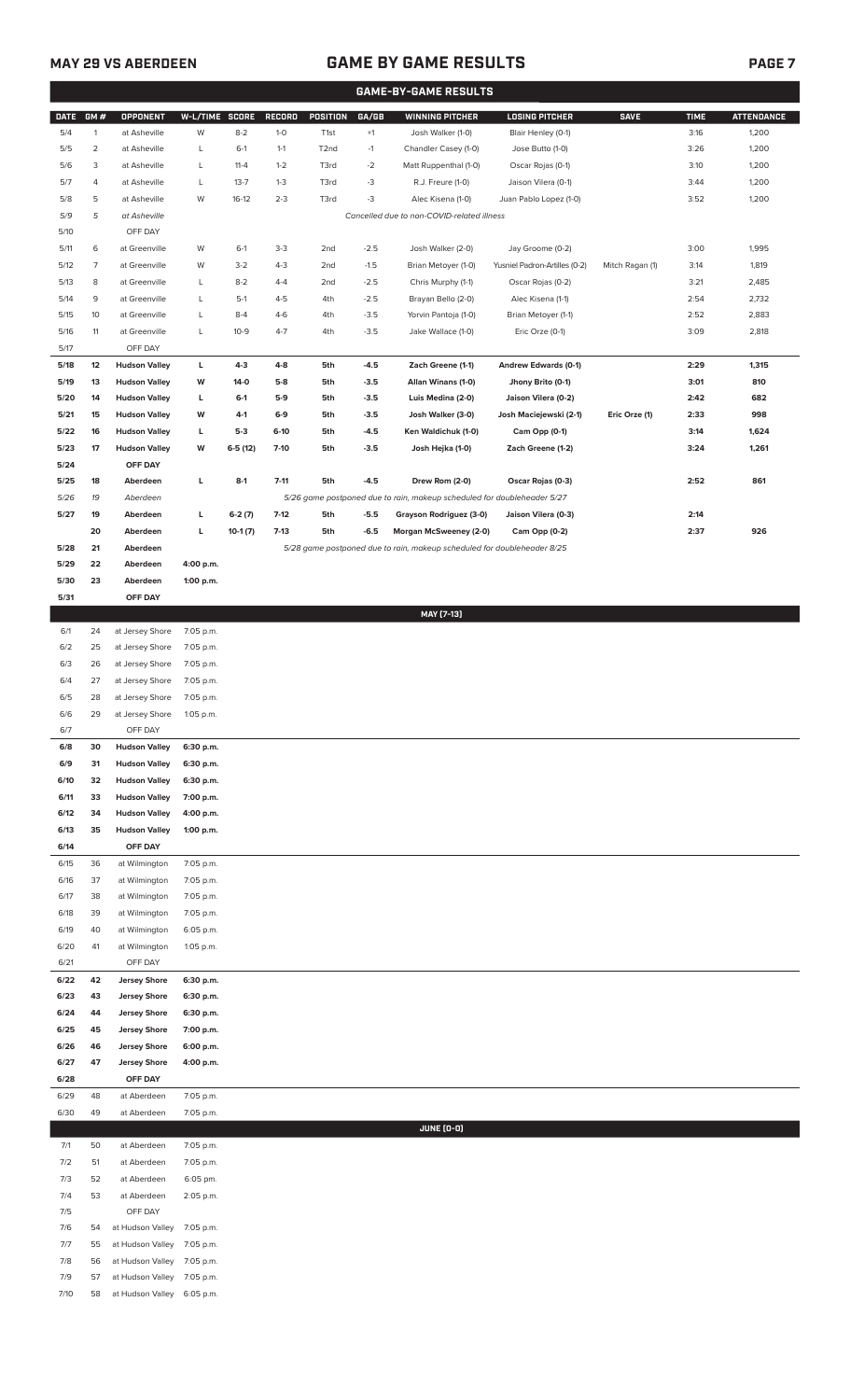## **MAY 29 VS ABERDEEN GAME-BY-GAME PAGE 8**

| <b>DATE</b> | GM# | OPPONENT             | W-L/TIME SCORE | RECORD | GA/GB<br>POSITION | <b>WINNING PITCHER</b> | <b>LOSING PITCHER</b> | <b>SAVE</b> | <b>TIME</b> | <b>ATTENDANCE</b> |
|-------------|-----|----------------------|----------------|--------|-------------------|------------------------|-----------------------|-------------|-------------|-------------------|
| 7/12        |     | OFF DAY              |                |        |                   |                        |                       |             |             |                   |
| 7/13        | 61  | <b>Jersey Shore</b>  | 6:30 p.m.      |        |                   |                        |                       |             |             |                   |
| 7/14        | 62  | <b>Jersey Shore</b>  | 6:30 p.m.      |        |                   |                        |                       |             |             |                   |
| 7/15        | 63  | <b>Jersey Shore</b>  | 6:30 p.m.      |        |                   |                        |                       |             |             |                   |
| 7/16        | 64  | <b>Jersey Shore</b>  | 7:00 p.m.      |        |                   |                        |                       |             |             |                   |
| 7/17        | 65  | <b>Jersey Shore</b>  | 6:00 p.m.      |        |                   |                        |                       |             |             |                   |
| 7/18        | 66  | <b>Jersey Shore</b>  | 4:00 p.m.      |        |                   |                        |                       |             |             |                   |
| 7/19        |     | OFF DAY              |                |        |                   |                        |                       |             |             |                   |
| 7/20        | 67  | Wilmington           | 6:30 p.m.      |        |                   |                        |                       |             |             |                   |
| 7/21        | 68  | Wilmington           | 6:30 p.m.      |        |                   |                        |                       |             |             |                   |
|             |     |                      |                |        |                   |                        |                       |             |             |                   |
| 7/22        | 69  | Wilmington           | 6:30 p.m.      |        |                   |                        |                       |             |             |                   |
| 7/23        | 70  | Wilmington           | 7:00 p.m.      |        |                   |                        |                       |             |             |                   |
| 7/24        | 71  | Wilmington           | 6:00 p.m.      |        |                   |                        |                       |             |             |                   |
| 7/25        | 72  | Wilmington           | 4:00 p.m.      |        |                   |                        |                       |             |             |                   |
| 7/26        |     | OFF DAY              |                |        |                   |                        |                       |             |             |                   |
| 7/27        | 73  | at Jersey Shore      | 7:05 p.m.      |        |                   |                        |                       |             |             |                   |
| 7/28        | 74  | at Jersey Shore      | 7:05 p.m.      |        |                   |                        |                       |             |             |                   |
| 7/29        | 75  | at Jersey Shore      | 7:05 p.m.      |        |                   |                        |                       |             |             |                   |
| 7/30        | 76  | at Jersey Shore      | 7:05 p.m.      |        |                   |                        |                       |             |             |                   |
| 7/31        | 77  | at Jersey Shore      | 7:05 p.m.      |        |                   |                        |                       |             |             |                   |
|             |     |                      |                |        |                   | JULY (0-0)             |                       |             |             |                   |
| 8/1         | 78  | at Jersey Shore      | 1:05 p.m.      |        |                   |                        |                       |             |             |                   |
| 8/2         |     | OFF DAY              |                |        |                   |                        |                       |             |             |                   |
| 8/3         | 79  | <b>Hudson Valley</b> | 6:30 p.m.      |        |                   |                        |                       |             |             |                   |
| 8/4         | 80  | <b>Hudson Valley</b> | 6:30 p.m.      |        |                   |                        |                       |             |             |                   |
| 8/5         | 81  | <b>Hudson Valley</b> | 6:30 p.m.      |        |                   |                        |                       |             |             |                   |
| 8/6         | 82  | <b>Hudson Valley</b> | 7:00 p.m.      |        |                   |                        |                       |             |             |                   |
| 8/7         | 83  | <b>Hudson Valley</b> | 6:00 p.m.      |        |                   |                        |                       |             |             |                   |
| 8/8         | 84  | <b>Hudson Valley</b> | 4:00 p.m.      |        |                   |                        |                       |             |             |                   |
| 8/9         |     | OFF DAY              |                |        |                   |                        |                       |             |             |                   |
| 8/10        | 85  | at Wilmington        | 7:05 p.m.      |        |                   |                        |                       |             |             |                   |
| 8/11        | 86  | at Wilmington        | 7:05 p.m.      |        |                   |                        |                       |             |             |                   |
| 8/12        | 87  | at Wilmington        | 7:05 p.m.      |        |                   |                        |                       |             |             |                   |
| 8/13        | 88  | at Wilmington        | 7:05 p.m.      |        |                   |                        |                       |             |             |                   |
| 8/14        | 89  | at Wilmington        | 6:05 p.m.      |        |                   |                        |                       |             |             |                   |
| 8/15        | 90  | at Wilmington        |                |        |                   |                        |                       |             |             |                   |
| 8/16        |     | OFF DAY              | 1:05 p.m.      |        |                   |                        |                       |             |             |                   |
|             |     |                      |                |        |                   |                        |                       |             |             |                   |
| 8/17        | 91  | at Hudson Valley     | 7:05 p.m.      |        |                   |                        |                       |             |             |                   |
| 8/18        | 92  | at Hudson Valley     | 7:05 p.m.      |        |                   |                        |                       |             |             |                   |
| 8/19        | 93  | at Hudson Valley     | 7:05 p.m.      |        |                   |                        |                       |             |             |                   |
| 8/20        | 94  | at Hudson Valley     | 7:05 p.m.      |        |                   |                        |                       |             |             |                   |
| 8/21        | 95  | at Hudson Valley     | 6:05 p.m.      |        |                   |                        |                       |             |             |                   |
| 8/22        | 96  | at Hudson Valley     | 4:35 p.m.      |        |                   |                        |                       |             |             |                   |
| 8/23        |     | OFF DAY              |                |        |                   |                        |                       |             |             |                   |
| 8/24        | 97  | Aberdeen             | 6:30 p.m.      |        |                   |                        |                       |             |             |                   |
| 8/25        | 98  | Aberdeen             | 6:30 p.m.      |        |                   |                        |                       |             |             |                   |
|             |     |                      |                |        |                   |                        |                       |             |             |                   |
| 8/26        | 99  | Aberdeen             | 6:30 p.m.      |        |                   |                        |                       |             |             |                   |
| 8/27        | 100 | Aberdeen             | 7:00 p.m.      |        |                   |                        |                       |             |             |                   |
| 8/28        | 101 | Aberdeen             | 6:00 p.m.      |        |                   |                        |                       |             |             |                   |
| 8/29        | 102 | Aberdeen             | 4:00 p.m.      |        |                   |                        |                       |             |             |                   |
| 8/30        |     | OFF DAY              |                |        |                   |                        |                       |             |             |                   |
| 8/31        | 103 | Wilmington           | 6:30 p.m.      |        |                   |                        |                       |             |             |                   |
|             |     |                      |                |        |                   | AUGUST (0-0)           |                       |             |             |                   |
| 9/1         | 104 | Wilmington           | 6:30 p.m.      |        |                   |                        |                       |             |             |                   |
| 9/2         | 105 | Wilmington           | 6:30 p.m.      |        |                   |                        |                       |             |             |                   |
| 9/3         | 106 | Wilmington           | 7:00 p.m.      |        |                   |                        |                       |             |             |                   |
| 9/4         | 107 | Wilmington           | 6:00 p.m.      |        |                   |                        |                       |             |             |                   |
| 9/5         | 108 | Wilmington           | 4:00 p.m.      |        |                   |                        |                       |             |             |                   |
| 9/6         |     | OFF DAY              |                |        |                   |                        |                       |             |             |                   |
| 9/7         | 109 | at Hudson Valley     | 7:05 p.m.      |        |                   |                        |                       |             |             |                   |
| 9/8         | 110 | at Hudson Valley     | 7:05 p.m.      |        |                   |                        |                       |             |             |                   |
| 9/9         | 111 | at Hudson Valley     | 7:05 p.m.      |        |                   |                        |                       |             |             |                   |
| 9/10        | 112 | at Hudson Valley     | 7:05 p.m.      |        |                   |                        |                       |             |             |                   |
| 9/11        | 113 | at Hudson Valley     | 6:05 p.m.      |        |                   |                        |                       |             |             |                   |
| 9/12        | 114 | at Hudson Valley     | 4:35 p.m.      |        |                   |                        |                       |             |             |                   |
| 9/13        |     | OFF DAY              |                |        |                   |                        |                       |             |             |                   |
| 9/14        | 115 | <b>Jersey Shore</b>  | 6:30 p.m.      |        |                   |                        |                       |             |             |                   |
| 9/15        | 116 | <b>Jersey Shore</b>  | 6:30 p.m.      |        |                   |                        |                       |             |             |                   |
| 9/16        | 117 | <b>Jersey Shore</b>  | 6:30 p.m.      |        |                   |                        |                       |             |             |                   |
| 9/17        | 118 | <b>Jersey Shore</b>  | 7:00 p.m.      |        |                   |                        |                       |             |             |                   |
| 9/18        | 119 | <b>Jersey Shore</b>  | 4:00 p.m.      |        |                   |                        |                       |             |             |                   |
| 9/19        | 120 | <b>Jersey Shore</b>  | 1:00 p.m.      |        |                   |                        |                       |             |             |                   |

**SEPTEMBER (0-0)**